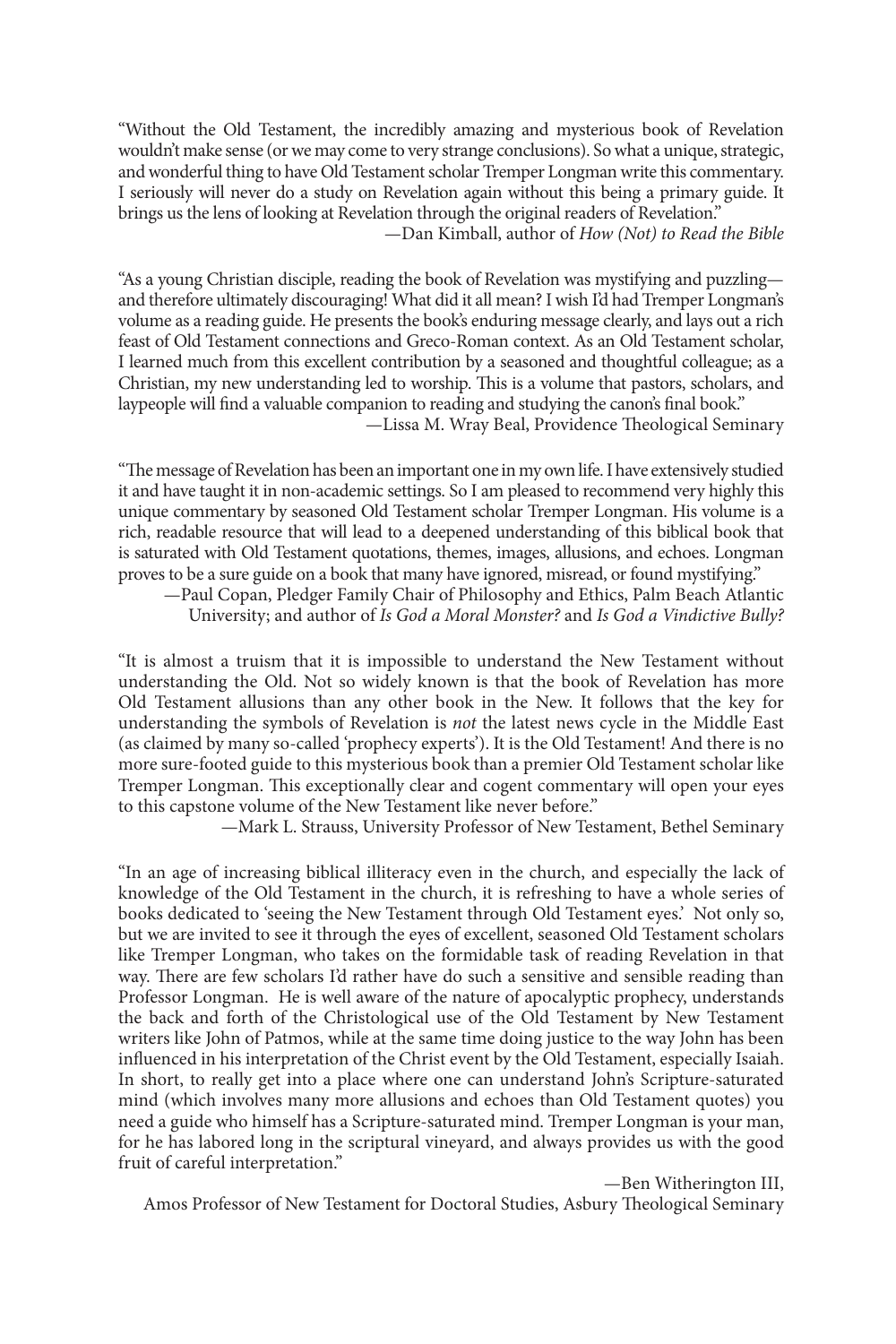### **Through Old Testament Eyes**

New Testament Commentaries Series Editor: Andrew T. Le Peau

*Matthew Through Old Testament Eyes,* David B. Capes (forthcoming) *Mark Through Old Testament Eyes,* Andrew T. Le Peau *John Through Old Testament Eyes,* Karen H. Jobes *Galatians and Ephesians Through Old Testament Eyes,* Gary Burge (forthcoming) *Revelation Through Old Testament Eyes,* Tremper Longman III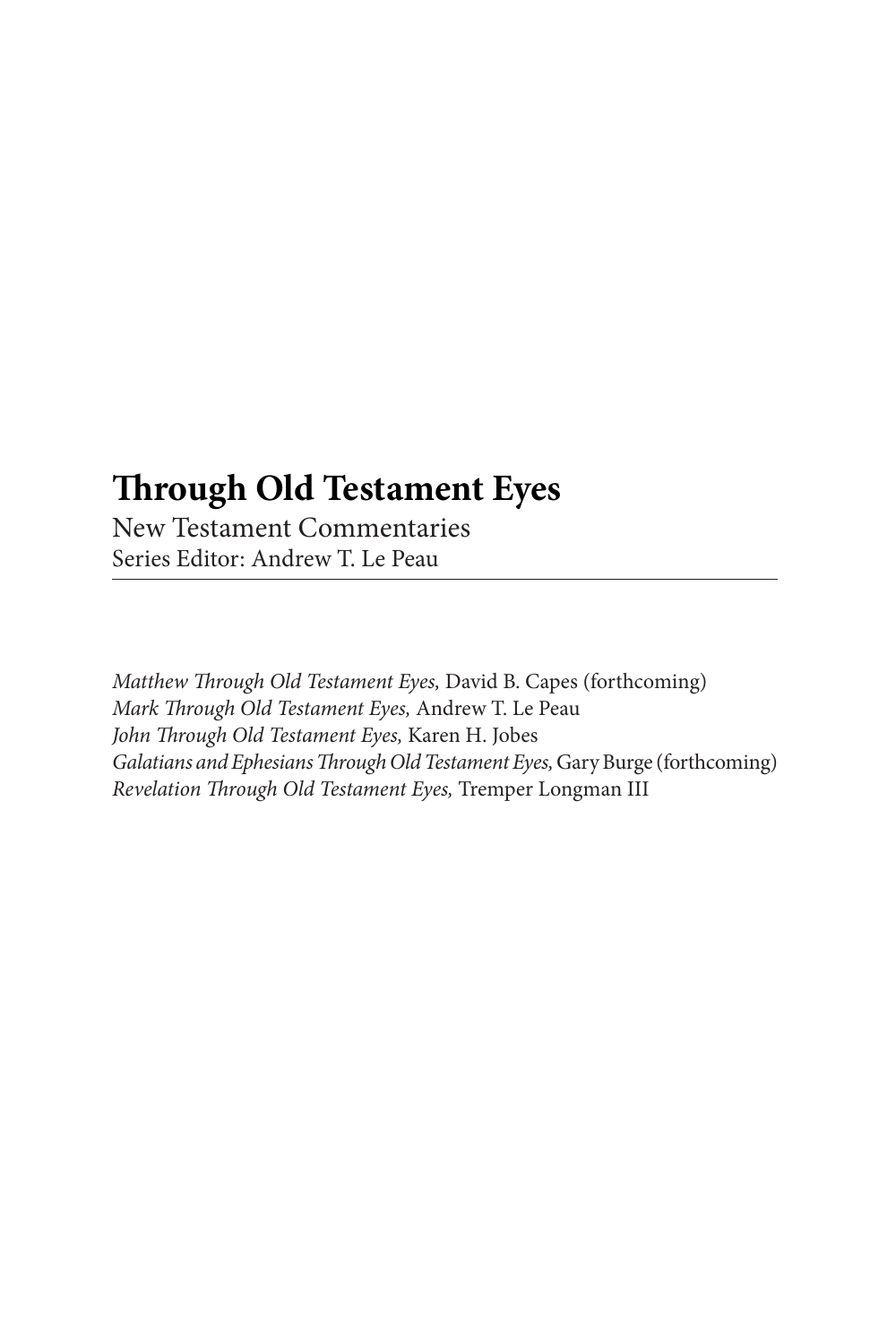A BACKGROUND AND APPLICATION COMMENTARY

# REVELATION THROUGH OLD TESTAMENT EYES

# Tremper Longman III

ANDREW T. LE PEAU SERIES EDITOR

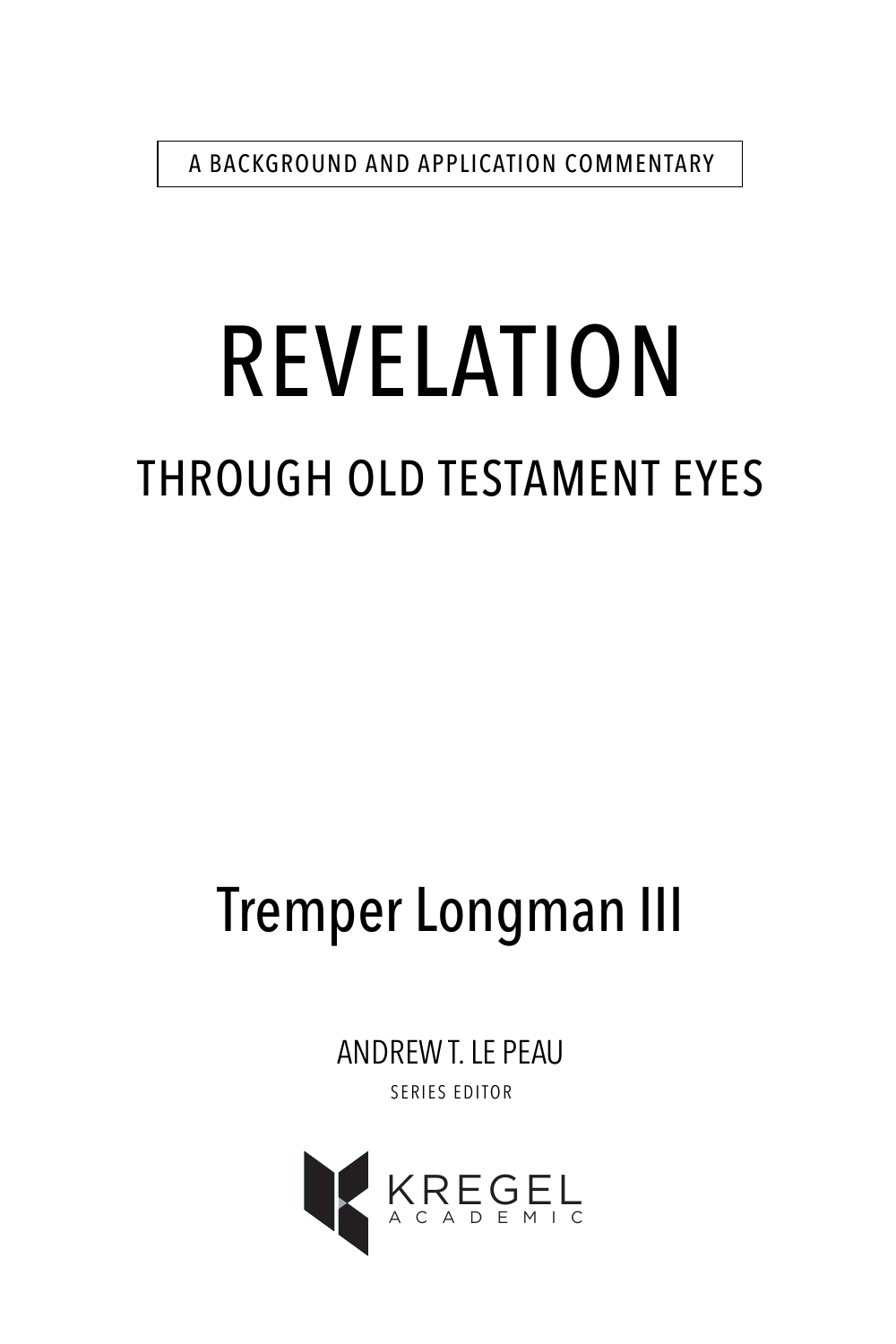*Revelation Through Old Testament Eyes: A Background and Application Commentary* © 2022 by Tremper Longman III

Published by Kregel Academic, an imprint of Kregel Publications, 2450 Oak Industrial Dr. NE, Grand Rapids, MI 49505-6020.

All rights reserved. No part of this book may be reproduced, stored in a retrieval system, or transmitted in any form or by any means—electronic, mechanical, photocopy, recording, or otherwise—without written permission of the publisher, except for brief quotations in printed reviews.

All Scripture quotations, unless otherwise indicated, are from the Holy Bible, New International Version®, NIV®. Copyright © 1973, 1978, 1984, 2011 by Biblica, Inc.<sup>™</sup> Used by permission of Zondervan. All rights reserved worldwide. www.zondervan.com

Scripture quotations marked CSB have been taken from the Christian Standard Bible®, Copyright © 2017 by Holman Bible Publishers. Used by permission. Christian Standard Bible® and CSB® are federally registered trademarks of Holman Bible Publishers.

Scripture quotations marked ESV are from The Holy Bible, English Standard Version® (ESV®), copyright © 2001 by Crossway, a publishing ministry of Good News Publishers. Used by permission. All rights reserved.

Scripture quotations marked NAB are from the New American Bible. Copyright © 1970, 1986, 1991 by Confraternity of Christian Doctrine. All rights reserved.

Scripture quotations marked NLT are from the Holy Bible, New Living Translation, copyright © 1996, 2004, 2007 by Tyndale House Foundation. Used by permission of Tyndale House Publishers, Inc., Carol Stream, Illinois 60188. All rights reserved.

Scripture quotations marked NRSV are from the New Revised Standard Version Bible, copyright © 1989 by the National Council of the Churches of Christ in the U.S.A. Used by permission. All rights reserved.

Scripture quotations marked RSV are from the Revised Standard Version of the Bible, copyright © 1946, 1952, and 1971 by the National Council of the Churches of Christ in the U.S.A. Used by permission. All rights reserved.

ISBN 978-0-8254-4473-9

Printed in the United States of America

22 23 24 25 26 / 5 4 3 2 1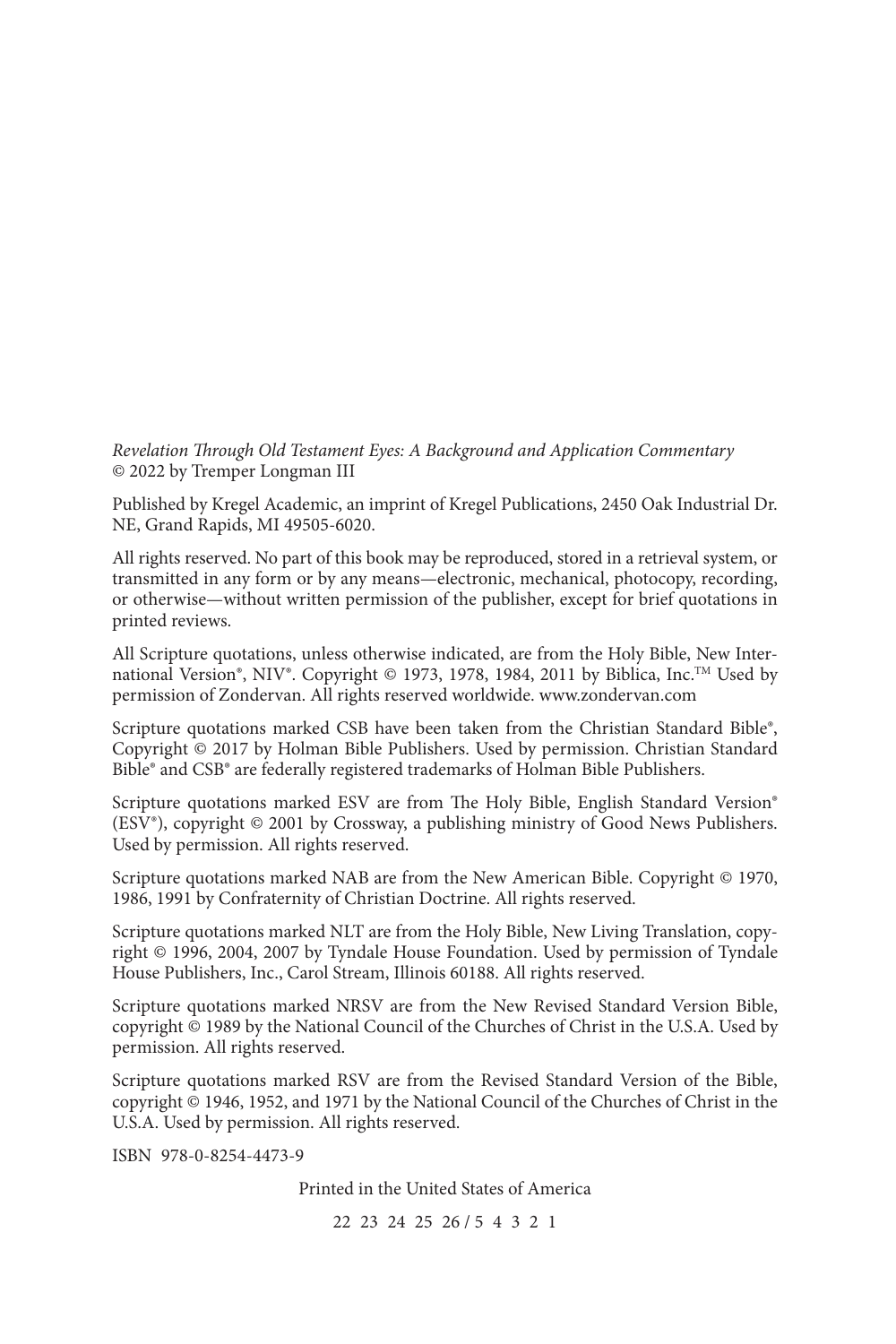*To my six beautiful granddaughters Gabrielle Gagnon Longman Mia Katherine Longman Ava Rae Longman Emerson Foster Longman Samantha Tremper Longman Lydia Eastwick Longman*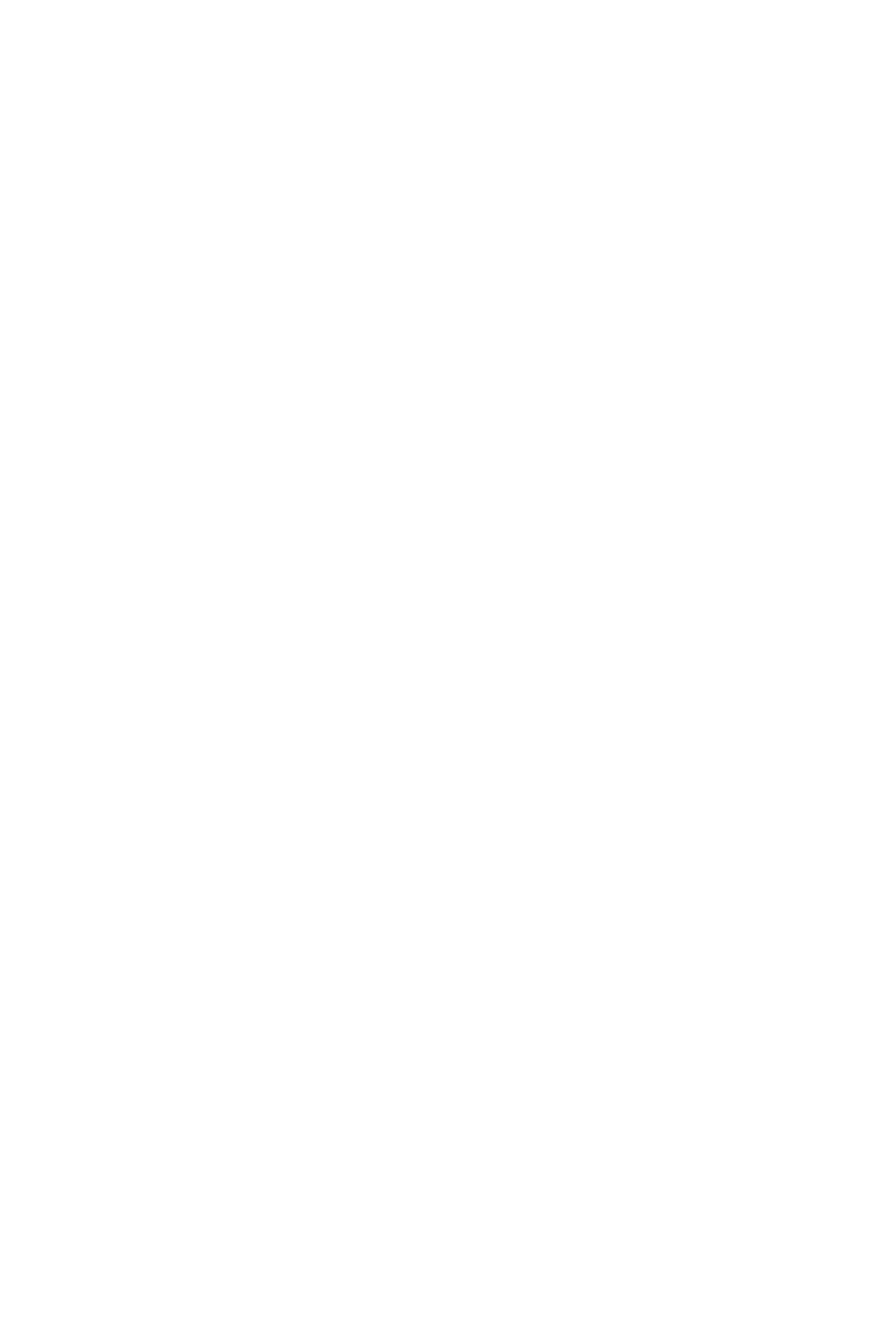# CONTENTS

| Introduction and Main Theme of the Book of Revelation13 |
|---------------------------------------------------------|
|                                                         |
|                                                         |
|                                                         |
| List of What the Structure Means323                     |
|                                                         |
|                                                         |
|                                                         |
|                                                         |
|                                                         |
|                                                         |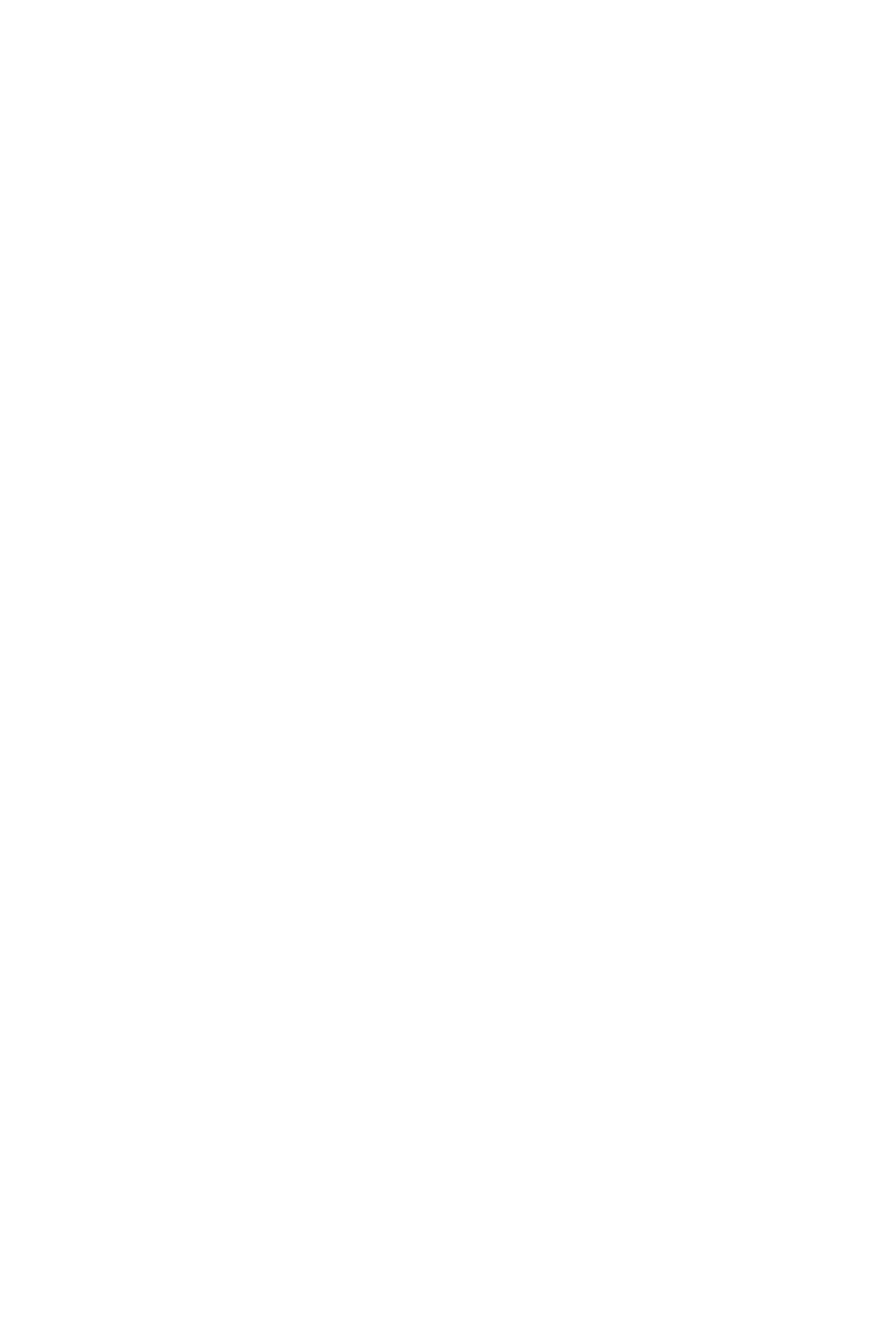# SERIES PREFACE

*The New Testament writers were Old Testament people.* Their minds were populated with Old Testament stories and concepts. Their imaginative world was furnished with Old Testament images, motifs, metaphors, symbols, and literary patterns. When Jesus came and turned much of their conventional wisdom on its head, they largely had Old Testament tools to understand what was going on in order to explain Jesus to others and to themselves. So that's what they used.

For many Christians the Old Testament has, unfortunately, become a closed book. It seems long, mysterious, and boring with a confusing history full of many strange, unpronounceable names. And then there are those sometimes bizarre prophecies populated with strange creatures. Yet my consistent experience in teaching the New Testament is that when I turn the attention of students to relevant Old Testament passages, the proverbial light bulbs go on. The room is filled with "aha"s. Formerly obscure New Testament passages suddenly make new sense in light of the Old. Indeed the whole of each book of the New Testament takes on fuller, richer dimensions not seen before.

The purpose of the Through Old Testament Eyes commentaries is to give preachers, teachers, and other readers this same experience. This series opens the New Testament in greater depth to anyone who wants to see fresh ways that Scripture interconnects with Scripture.

Scholars have long known that the Old Testament influenced the New Testament (an idea known as intertextuality). In fact, more than a millennia and a half ago Augustine famously proposed that we understand the relationship of the two testaments in this way: "The new is in the old concealed; the old is in the new revealed." Yet no commentary series is as devoted as this one is to seeing the richness of Old Testament allusions, references, echoes, and background to illuminate both puzzling passages and explain others in fresh ways.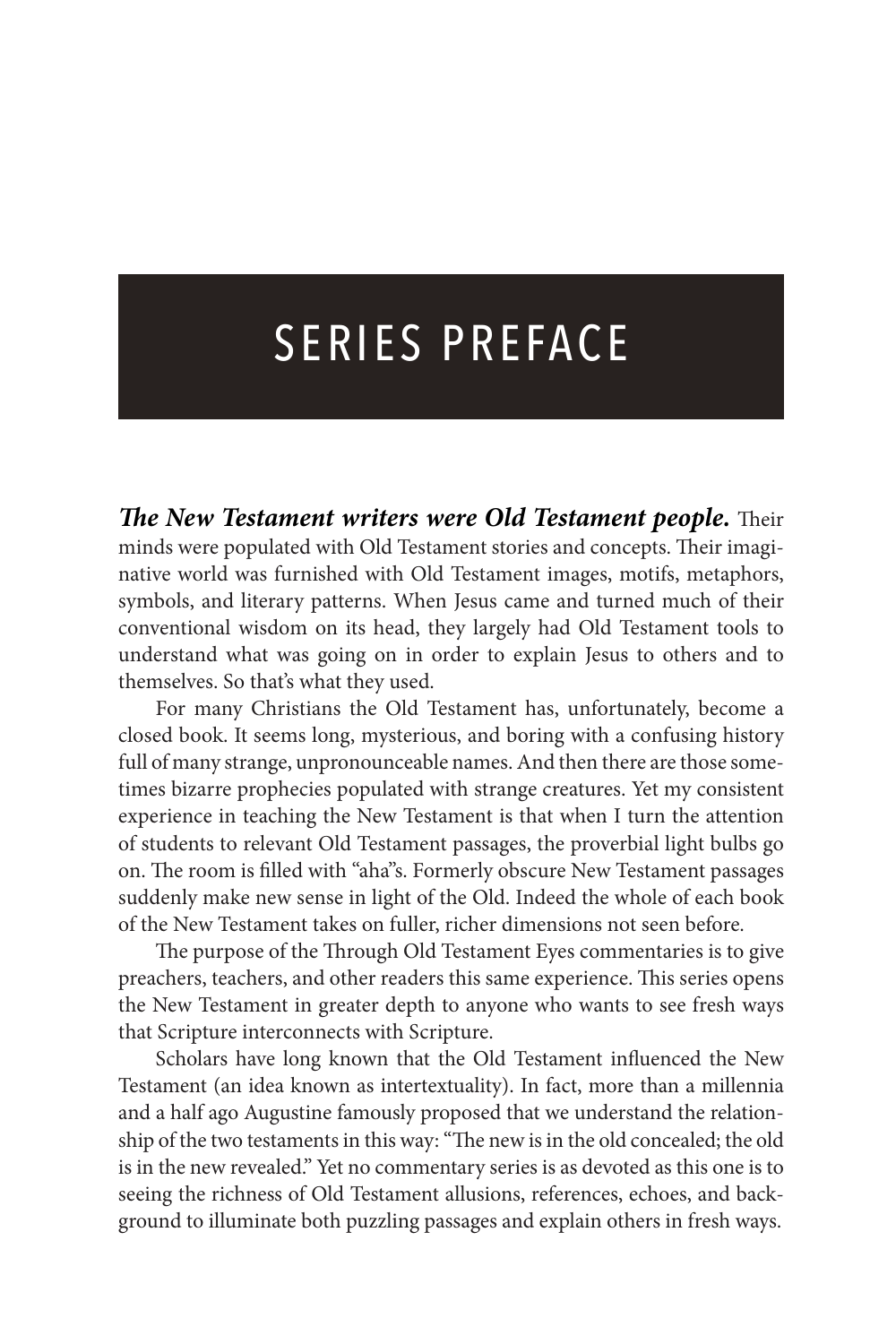10 SERIES PREFACE

Practices like baptism, meals, fishing, and fasting; concepts like rescue, faith, sin, and glory; and terms like "wilderness," "Sabbath," and "Lord" are just a few of the dozens of words in each New Testament book and letter with deep Old Testament resonances. Sometimes a narrative arc or an argument is also shaped by the Old Testament. An appreciation of this background enriches our understanding and helps us appropriately apply each passage.

In these commentaries you will find four repeating features which will enrich your encounter with the Scripture.

#### **Running Commentary**

Verse-by-verse or paragraph-by-paragraph commentary will include Old Testament background as well as other key information, to give readers an understanding of the text as a whole and to answer questions as they naturally arise.

#### **Through Old Testament Eyes**

Periodic summaries offer overviews of chapters or sections. These occasional pauses give the opportunity to step back from the detail to see the bigger picture of how Old Testament themes and motifs are being used by the New Testament authors.

#### **What the Structure Means**

New Testament authors often get their points across through the way they structure their material. The very organization of their writing conveys significant meaning in and of itself. How the events and teachings are linked makes a difference that, while not explicit, is an important part of the message. Again it is important to not take verses out of context as if they were timeless truths standing apart from their original settings, which affect how we understand them.

The authors of the New Testament also deliberately use, for example, repetition, contrast, hyperbole, metaphor, story, and other techniques so they can have the maximum impact on their readers. "What the Structure Means" will highlight these every so often and help us keep track of the overall flow of each book and letter so that the Old Testament background can be seen in its proper context.

#### **Going Deeper**

New Testament writers did not want merely to convey information. They wrote with the needs of the early church in mind. What should their attitude be toward family members who weren't Christians? How should they respond to challenges from Jewish or Roman authorities?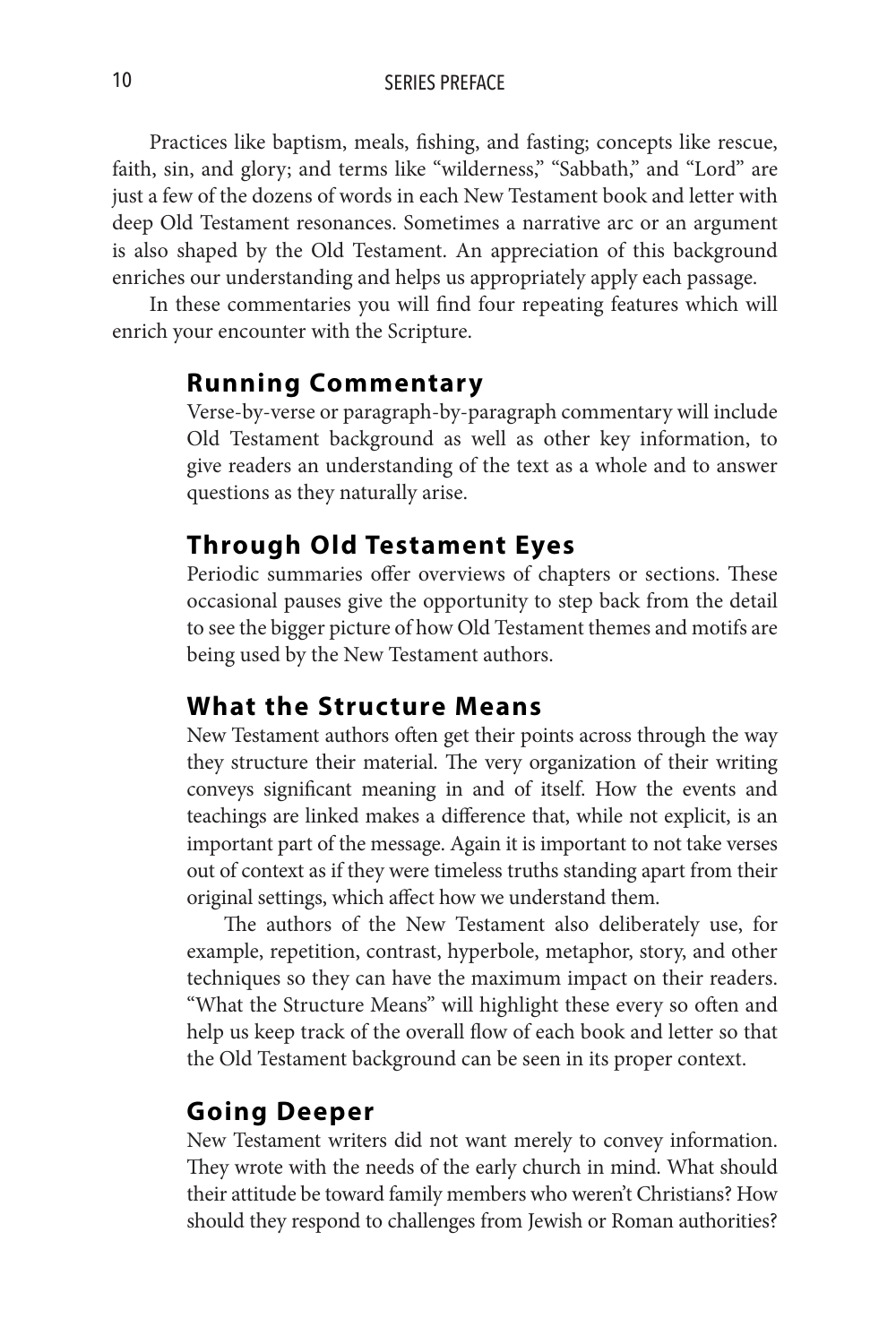#### SERIES PREFACE 11

What about internal disputes within the church? These and many other issues were on their minds, and the New Testament addresses them and many more.

Through Old Testament Eyes commentaries will not only leave readers with an enriched understanding of the text but with enriched lives. In "Going Deeper" the authors will unpack the practical implications of each book and letter for Christians and churches, especially drawing from the Old Testament dimensions uncovered in the text.

As much as this series champions the importance of understanding the New Testament's use of the Old, two key points need to be mentioned. First, the Old Testament is not merely a tool for understanding the New. The Old Testament is important and valuable in its own right. It was the Bible of Jesus and the first Christians. They guided their lives by it. The Old Testament needs to be and deserves to be understood on its own terms, apart from the lens it provides for seeing the New Testament clearly. All the commentary authors in this series begin just here as they approach the text. In fact, our hope is that these commentaries will be a window into the Old Testament that will motivate many readers to look more deeply into what some have called the First Testament.

Second, the Old Testament is not the only interpretive lens we need to understand the New. Roman and Greek culture and history, for example, had a very significant influence on the New Testament era. So did the Second Temple period (from the start of rebuilding the temple about 537 bc to the destruction of the temple by Rome in AD 70). Where essential, these commentaries will reference such background material. But the emphasis will be on providing in-depth Old Testament background that readers too often overlook.

While these commentaries are grounded in solid scholarship, they are not intended primarily for an academic audience. For this reason many topics, approaches, and debates found in technical commentaries are absent. This series is for those who want to teach or preach, as well as any serious reader committed to understand Scripture.

The past is always present. The question is: Are we aware of how it affects us or not? The Old Testament was present with the New Testament writers. They knew that and treasured it. We can too.

> —Andrew T. Le Peau Series Editor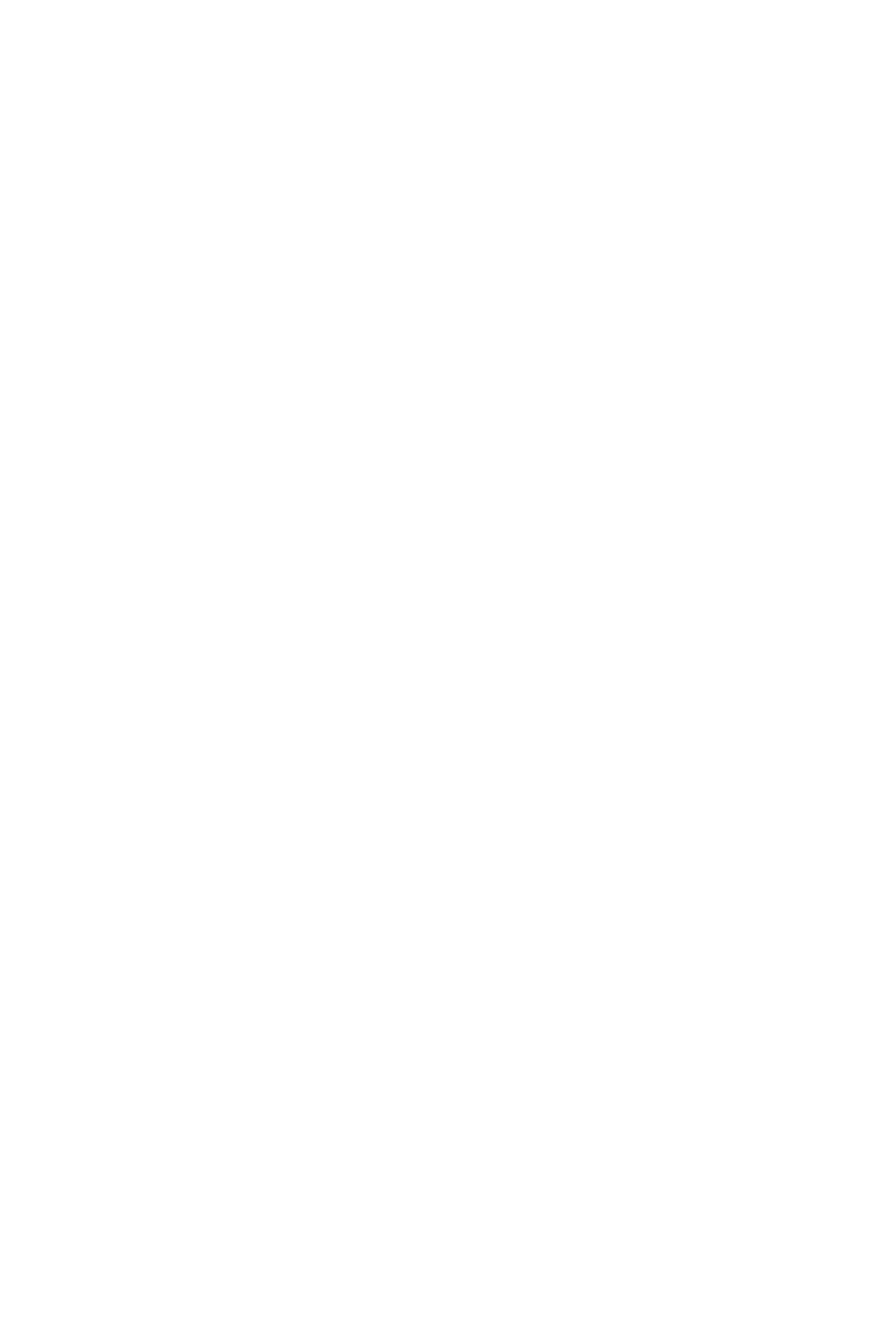### INTRODUCTION AND **MAIN THEME OF THE** BOOK OF REVELATION

*Ask most people who read the Bible, casually or seriously,* and a large percentage will say that the book of Revelation is hard to understand. Not only that, but they find it strange, even bizarre. In one sense, I can't blame them. The first three chapters are relatively "tame," but even in the introduction and the letters to the seven churches we read about one "coming with the clouds" (1:7), "the mystery of seven stars" and "seven golden lampstands" (1:20). The glorified Christ rebukes a group called the Nicolaitans (2:6, 15), a "synagogue of Satan" (2:9), those "who hold to the teaching of Balaam," 2:14), and "that woman Jezebel" (2:20). Churches that resist the temptation to compromise are promised "hidden manna" as well as a "white stone with a new name written on it" (2:17).

When readers reach the visions that start in Revelation 4 and extend to the end, the imagery seems overwhelming. A short list includes a seven-sealed scroll, four horsemen bringing destruction and death, 144,000 people with a seal on their foreheads, horselike locusts from the Abyss with scorpion tails and faces like humans, a woman battling a dragon, a beast from the sea and a beast from the earth, and a great prostitute called Babylon the Great. This constitutes just a few of the things that confound most modern readers of the book.

The difficulty, though, is not because of the complexity of the book of Revelation, but rather because we modern readers are unfamiliar with imagery that would have been known to its first readers. These images, for the most part, were not created out of thin air, but have a background not only in first-century-AD Greco-Roman culture but also in the Old Testament, which itself has its background in ancient Near Eastern literature.

Thus, it is important to familiarize ourselves with that background. This commentary has as its focus Revelation's Old Testament background. It's important to recognize that Revelation is not as esoteric as many assume, because some writers take advantage of a modern reader's (and often their own) lack of knowledge of the background to make all kinds of outlandish claims about the message of the book of Revelation. This includes those who might use the book as a source to predict the timing and nature of Christ's return.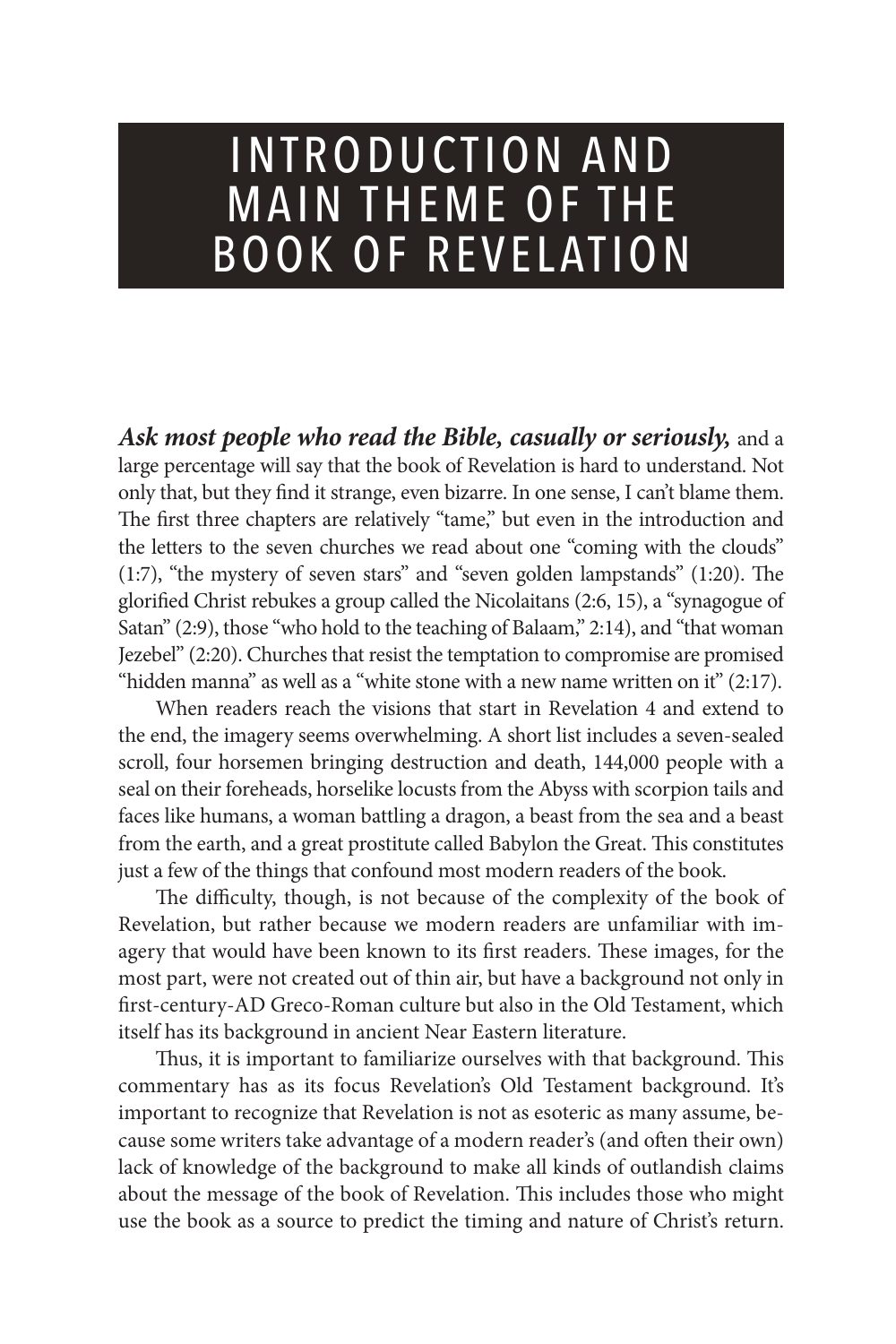Recent well-known popular treatments would include those by Hal Lindsey, Harold Camping, Tim LaHaye, and many Sunday morning TV preachers.

Truth be told, Revelation's main theme is as clear as day: despite present trouble, God is in control, and he will have the final victory. God wins in the end, even though his people at the present live in a toxic culture and are marginalized and even persecuted. This leads to a secondary theme: hope that leads to perseverance. Starting in the letters to the seven churches but continuing through the visions, the author's purpose is to engender hope in the hearts of his Christian readers so that they will have the resolve to withstand the turbulent present.<sup>1</sup> Of course, these messages are for those who respond to John's admonition to hear the book "and take to heart what is written in it" (1:3). Those who don't will find judgment or, as the glorified Christ warned the church of Ephesus, have their lampstand taken away (2:5).

#### **Author and Date**

The very first chapter of Revelation makes it clear that the book was written by John. He was the one who received the revelation that constitutes the contents of the book. God revealed the visions of the book "by sending his angel to his servant John, who testifies to everything he saw" (Rev 1:1–2). John then writes a letter to the "seven churches in the province of Asia" (Rev 1:4; the letters themselves in Revelation 2–3 come from the glorified Christ). He further discloses that at the time he received the revelation from God and wrote the letter, he was on the island of Patmos (Rev 1:9), presumably in exile because of his faith (see note at 1:9). In this verse, he identifies himself with the recipients of his letter as their "brother and companion in the suffering and kingdom and patient endurance that are ours in Jesus." At the end of the book, he summarily states, "I, John, am the one who heard and saw these things. And when I had heard and seen them, I fell down to worship at the feet of the angel who had been showing them to me" (22:8). Though John only appears by name in these four mentioned verses, he makes his presence known through many first-person references.

Thus, the book clearly claims to have John as its originator and author. But who is John? Or another way to ask this question is, "Which John?" After all, John was a popular name during the first century after Christ. Besides some minor characters, there are at least two and more likely three Johns who play a significant role in the New Testament, though only two are likely candidates.

The first John mentioned in the Gospels is John the Baptist, but he is certainly not the author of the book of Revelation. He was the herald who announced the coming of the Messiah at the beginning of Jesus' ministry (Mt 3). But John was executed by Herod before the crucifixion of Christ (Mt 14:1–12), so he was not alive at the time the book was written (see below).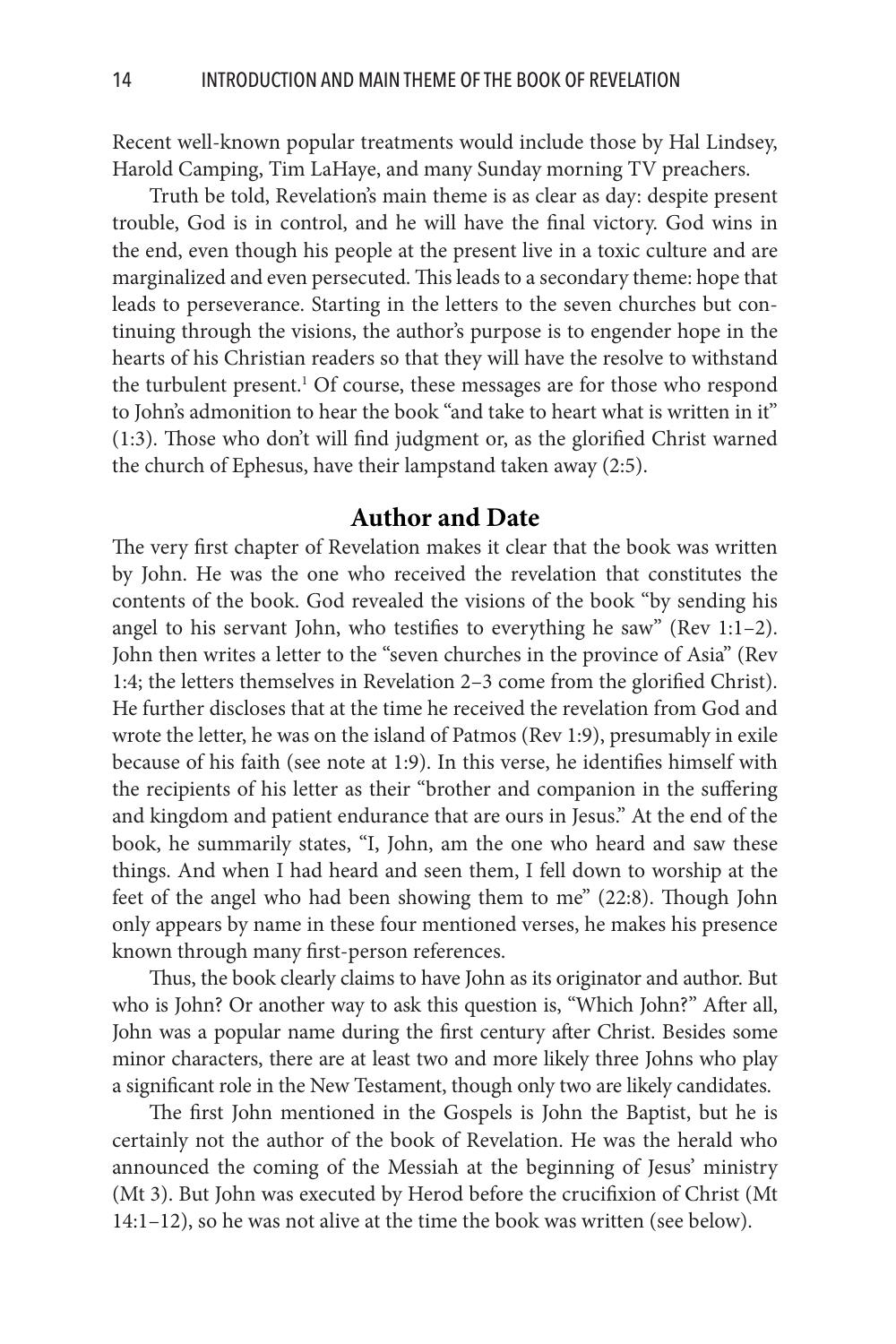Perhaps the most likely candidate for the authorship of Revelation is John the Apostle,<sup>2</sup> who is also credited with writing the Gospel of John, though he is not so named in the Gospel. John was part of the inner circle of disciples (Lk 8:51) and was a witness, along with Peter, of the transfiguration of Christ (Mt 17:1–13). He also played a leading role in the development of the church after the resurrection of Christ, even being arrested along with Peter for his public witness to Jesus (Ac 4:1–22).

But in the modern era the idea that John the Apostle wrote Revelation has been challenged, mainly on the grounds that the language of the Gospel of John and Revelation could not come from the same person.<sup>3</sup> Among those who reject the authorship of John the Apostle, many say that the book of Revelation was written by the author of the three letters of John, who is actually not named in these three letters beyond being called the "elder" (2 Jn 1:1; 3 Jn 1:1). Tradition, though, names the elder John, some thinking that John the Elder is the same as John the Apostle, and others who think they are two different people.

So who is the John who wrote Revelation? John the Apostle? John the Elder? A third man named John? No one knows for sure. Fortunately, the exact identity of John the author of Revelation is unimportant for the meaning of the book. We will simply refer to the author as John.

But when did John write Revelation? The answer to this question too is uncertain since no date is explicitly provided. Of course, since the church seems well established in western Asia Minor, as the reference to the churches in the seven letters in Revelation 2–3 make clear, we are talking some decades after the death of Christ. The book also indicates conflict between the church and Rome so that one of the main purposes of the book is to encourage its readers to persevere in the face of opposition and even persecution. Still there is no explicit mention of specific Roman emperors or specific historical events.

On the other hand, Revelation 13:18 (see commentary) informs the reader that the number of the beast is 666, which besides being a number of imperfection is suggestive of the name of Nero who ruled the Roman Empire from AD 54 to 68. In AD 64 a great fire broke out in Rome that Nero blamed on Christians, who were then persecuted. The Roman historian Tacitus wrote that Nero himself set the fire and used Christians as a scapegoat.

Nero died at the young age of thirty-one, likely having taken his own life. There then arose particularly in the eastern part of the Empire a myth that he would come back from the dead. Some scholars connect this Nero Redivivus myth to the statement that the beast "seemed to have had a fatal wound, but the fatal wound had been healed" (Rev 13:3).

Thus, some scholars believe that Revelation was written soon after the time of Nero, perhaps in the late 60s. But even if, as seems likely, these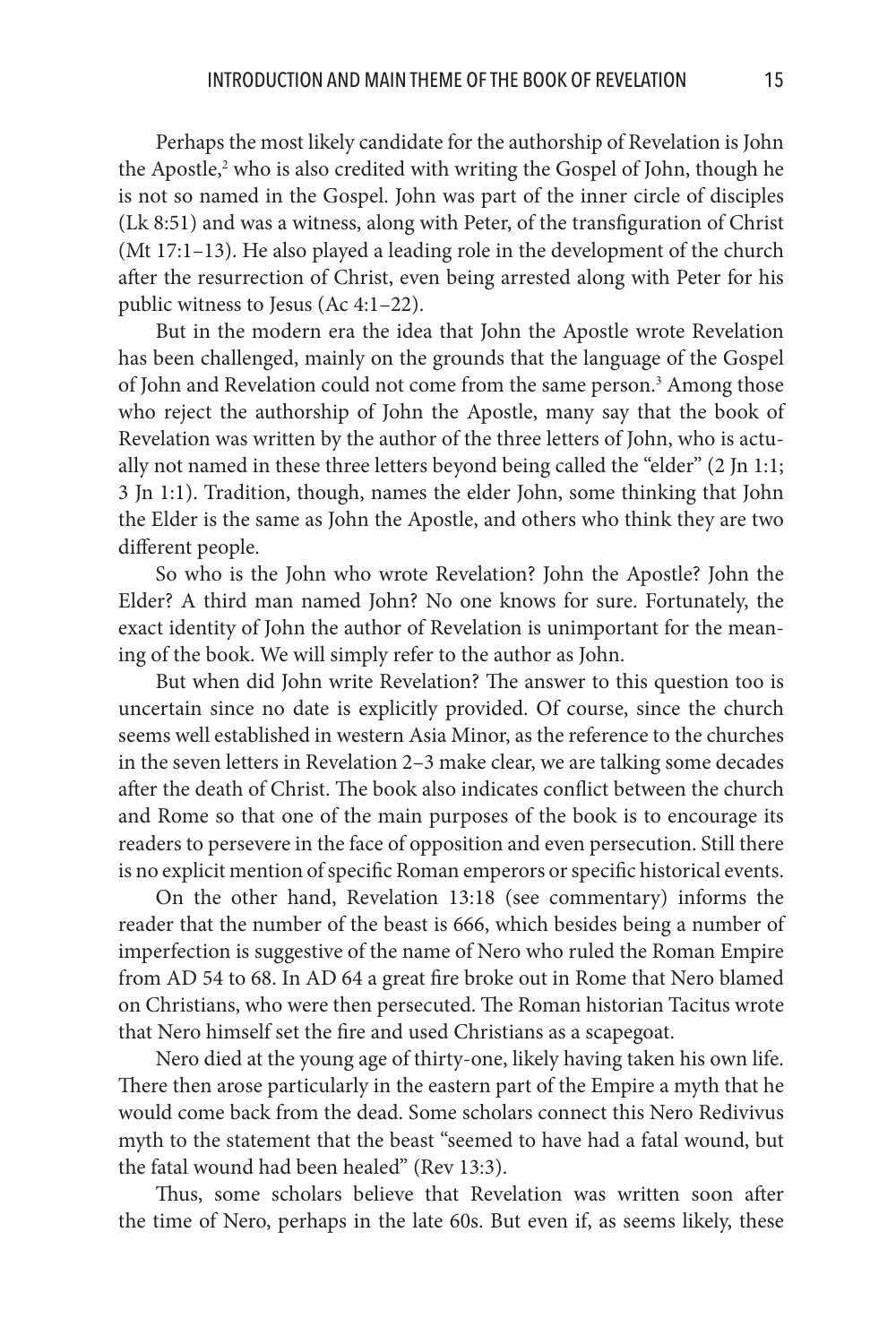references in Revelation do allude to Nero, that does not require that the book be written that early.

An argument is also to be made that the book was written in the 90s during the reign of another persecutor of Christians, namely Domitian who ruled the Roman Empire from AD 81–96. The arguments in favor of this later date include the fact that emperor worship, about which John warns in Revelation, was more developed by this time. Also, as Metzger and deSilva point out, the church at Smyrna, according to the testimony of Polycarp who served as bishop in that city in the early second century, did not form until after Paul, making a date in the sixties unlikely. Also, they point out that Laodicea, described as wealthy in 3:17, suffered an earthquake in AD 61 and so it is unlikely that they regained their status as early as the end of that decade.<sup>4</sup> This view is the majority view not only today but among the leaders of the early church (e.g., Irenaeus writing around AD 180).

The weight of the evidence tilts toward a later date in the first century AD for the composition of the book of Revelation, though we cannot be dogmatic. Fortunately, as with the exact identification of the author, the specific date of composition also does not bear on the meaning of the book.

#### **Genre Triggers Reading Strategy**

Authors send signals to readers as to how to take their words. A commonly cited and obvious example of such a signal is a story that begins "once upon a time." Unless an author is trying to be mischievous, readers know that what follows is a fairy tale.

This is not the place to develop a nuanced genre theory which would take account of fuzzy boundaries between genres, the acknowledgment that literary texts actually participate in multiple genres (though some are more influential on our reading than others), the pros and cons of using modern literary categories to describe ancient genres, and so forth.<sup>5</sup> For our present purpose, it will suffice to focus briefly on the main genres of the book with a focus on how it affects our reading strategy. Interestingly, the book rather obviously communicates its genres through its form and through self-identification.

The form of the book is a letter. There are seven individual letters in which the glorified Christ writes to different churches in Asia Minor (Rev 2–3), but we should not miss the signal that the entirety of the book—the seven letters and the visions—is a letter written by John "to the seven churches in the province of Asia" (Rev 1:4), which has a benediction upon the recipients of the letter typical to letters of the time period. That the whole book is a letter is confirmed by the ending benediction on the reader, again typical of letters of the time.

That the book of Revelation is in the form of a letter is a reminder that the contents of the book address the existential issues of the church at the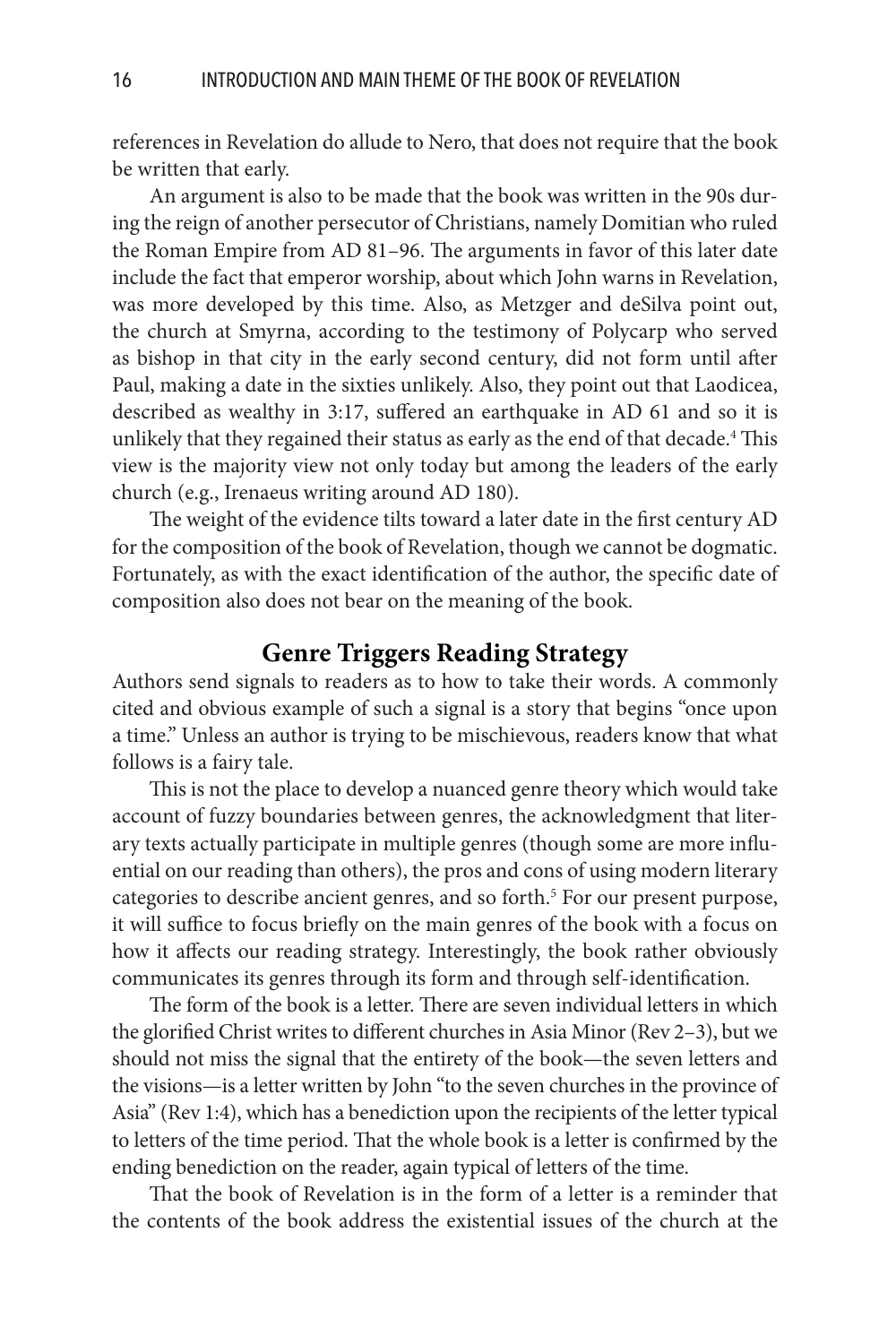time of its writing. We can see also from the contents of the seven letters that the churches were marginalized and threatened by the wider culture. We also learn that some of the churches and individual Christians were tempted to give in to the pressure and compromise their faith. They needed to hear a message of hope and receive encouragement to persevere.

And that is where the second genre comes in. The very first verse of the book identifies it as a "revelation from Jesus Christ" (Rev 1:1). The word "revelation" translates the Greek word *apokalupsis* and gives us our English word "apocalypse." Revelation is an apocalypse. True, the book identifies itself as a "prophecy" (1:3; 22:7, 10, 18, 19), but an apocalypse is a prophecy of a distinct type. Revelation is such an apocalypse bearing formal and content similarities with Daniel and other Jewish and Christian apocalypses of antiquity.

Again, this is not the place to give a lengthy definition of the apocalyptic genre. Here I will just list the leading features of an apocalypse which we see manifest in the book of Revelation, followed by a brief statement of how that should guide our readerly expectations. We begin with the statement that an apocalypse like Revelation shares with other prophecy like, say, Jeremiah, an interest in the future. They also both are interested in the future not for its own sake but to generate a response from their contemporary readers. However, the reason for this future orientation differs between them. Jeremiah presents a picture of the future, which is largely conditional, with the hope that his hearers/readers will repent. John in Revelation presents the future, indeed including a much more distant future, to evoke hope in his readers who are in sore need of it.

Another feature of apocalyptic literature is how the future is portrayed, and this may be the most important matter for modern readers to keep in mind. As Revelation looks to the future, it pictures that future using highly figurative language, indeed much of it derived from the Old Testament and ancient Near Eastern mythic language (beasts from the sea and a divine figure riding a cloud are two obvious examples). Thus, it becomes important for readers to realize the figurative nature of the language to understand the message of the author. We do not need to dwell on this feature since that is the heart of this commentary: to recognize and explain how Revelation uses the Old Testament to communicate its important message.

Even though this discussion will be carried on in the commentary itself, it is important to provide a few general observations to prepare us for what follows. How are we to take the figurative language of the book of Revelation? There are three main options: literally, as symbols pointing to a concrete literal reality, or as pointing to a more general literal reality. To illustrate, I will refer to the description found in Revelation 9:3–11 of locusts that emerge from the Abyss when the fifth angel sounded his trumpet. These locusts are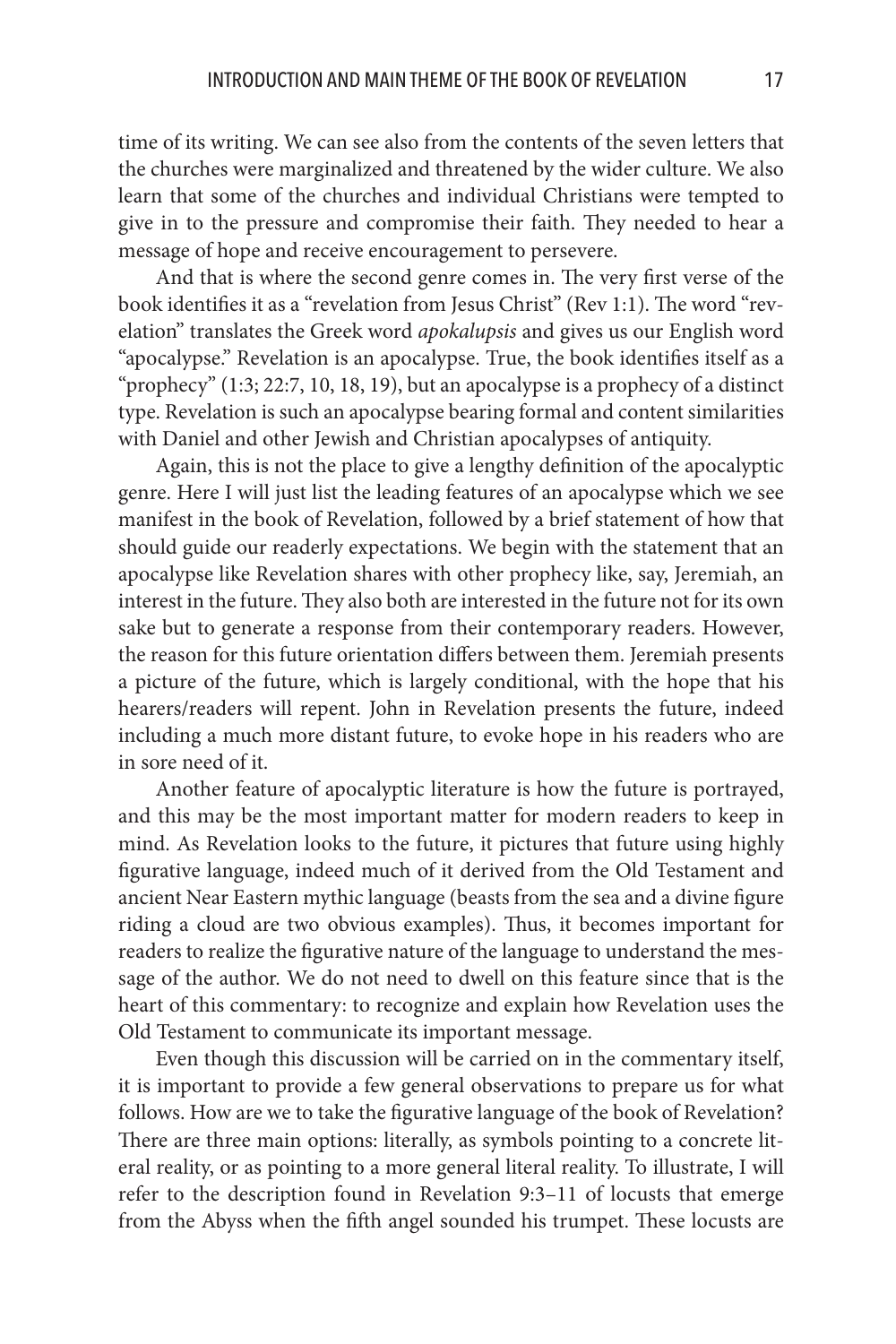described as having the tails and power of scorpions. They wear crowns and have human-like faces with hair like women and teeth like lions. They have breastplates like iron and wings.

It stretches the imagination that this describes a literal locust plague considering the hybrid nature of these locusts and, as we will observe in the commentary proper, the figurative use of even ordinary locusts in the Old Testament. Some, though, believe that the metaphors of Revelation, including this one, point to a specific reference that bears what they consider to be similarities to these locusts. That these locusts fly, have hardened shells, and are here described as having stingers led Hal Lindsey to say that they predicted a future helicopter attack. This type of reading results from a faulty belief that the referent can be found at the time of the interpreter, in this case Hal Lindsey.

It is much more reasonable to understand the analogy in more general terms. These fearful, hybrid locusts stand for horrific devastation that could take many different forms. They could point to war or to environmental devastation or any number of things. The main teaching is that God will bring judgment on sinful humanity.

But is the book of Revelation talking about the past, the present, or the future? The short answer is yes. All of the above. While some people think that Revelation is all about the future and indeed all about the end times, the book speaks to its contemporary audience by describing what they are presently experiencing, namely marginalization and even persecution, and encouraging them to remain faithful and obedient in the present. While the letters clearly address the issues confronting John's contemporary church, the visions do as well. That said, Revelation is not all about the present and the past; the book does look to the future and indeed to God's final intervention in history to defeat evil and bring his church to himself.

Thus, the original readers would have recognized the relevance of the letters and the visions to their present situation even as John speaks about the future. But what about us? In particular, what about the church in the twentyfirst century? One of the reasons why the church recognized Revelation as canonical, and thus part of our standard of faith and practice, is that the church knew that the book of Revelation would remain relevant throughout the ages.

Why? Because the church will always to the end of the history be under threat of marginalization and persecution. Christians have always and will always live in a culture that is toxic to their faith. Western, and particularly American, Christians sometimes lose sight of this because they live with the fiction that our culture or our nation or our government is or should be Christian. First, this belief is false as is becoming increasingly clear; and second, this belief is dangerous, as the wedding of political power and Christian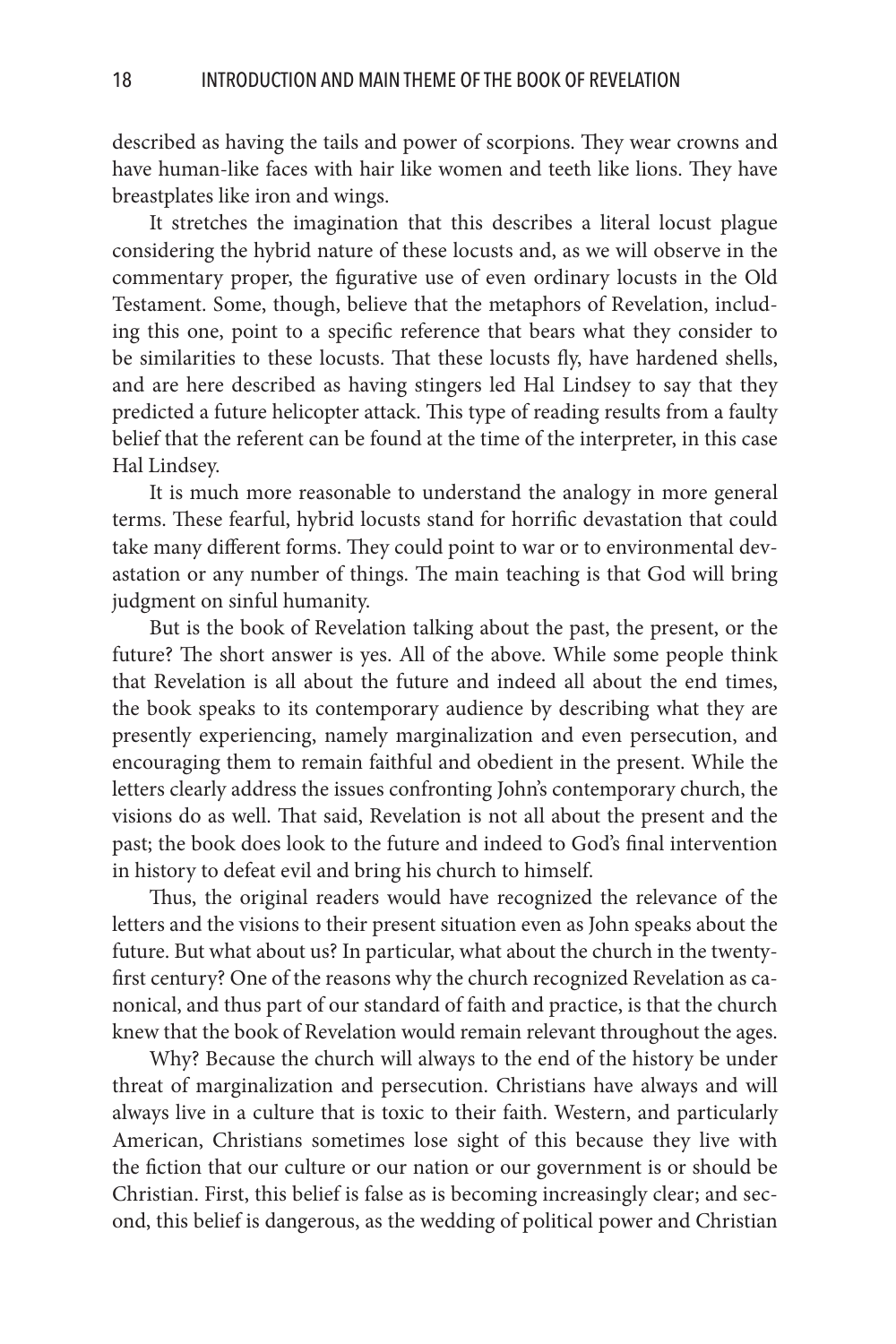faith has time and time again led not to the strengthening of the church but to its weakening.<sup>6</sup> Indeed, the message of Revelation is to not give up on the faith by falling in lockstep with the culture. This message, by the way, is not a call to culture war but rather to faithful living in the midst of the culture.<sup>7</sup> But of course, the church is global, not western. I start with the American church because that is my social location and will almost certainly be the location of most of my readers. I will simply say, though, that as Americans we should never lose sight of the fact that many of our brothers and sisters in other parts of the world live in a context that is more like that in which John lived. They live in nations where they are the minority and/or marginalized and perhaps even persecuted. They will not share the myth that they live in a Christian context. They know their culture is toxic and even dangerous to the faith. Revelation's message of present perseverance and future hope will be readily and encouragingly received.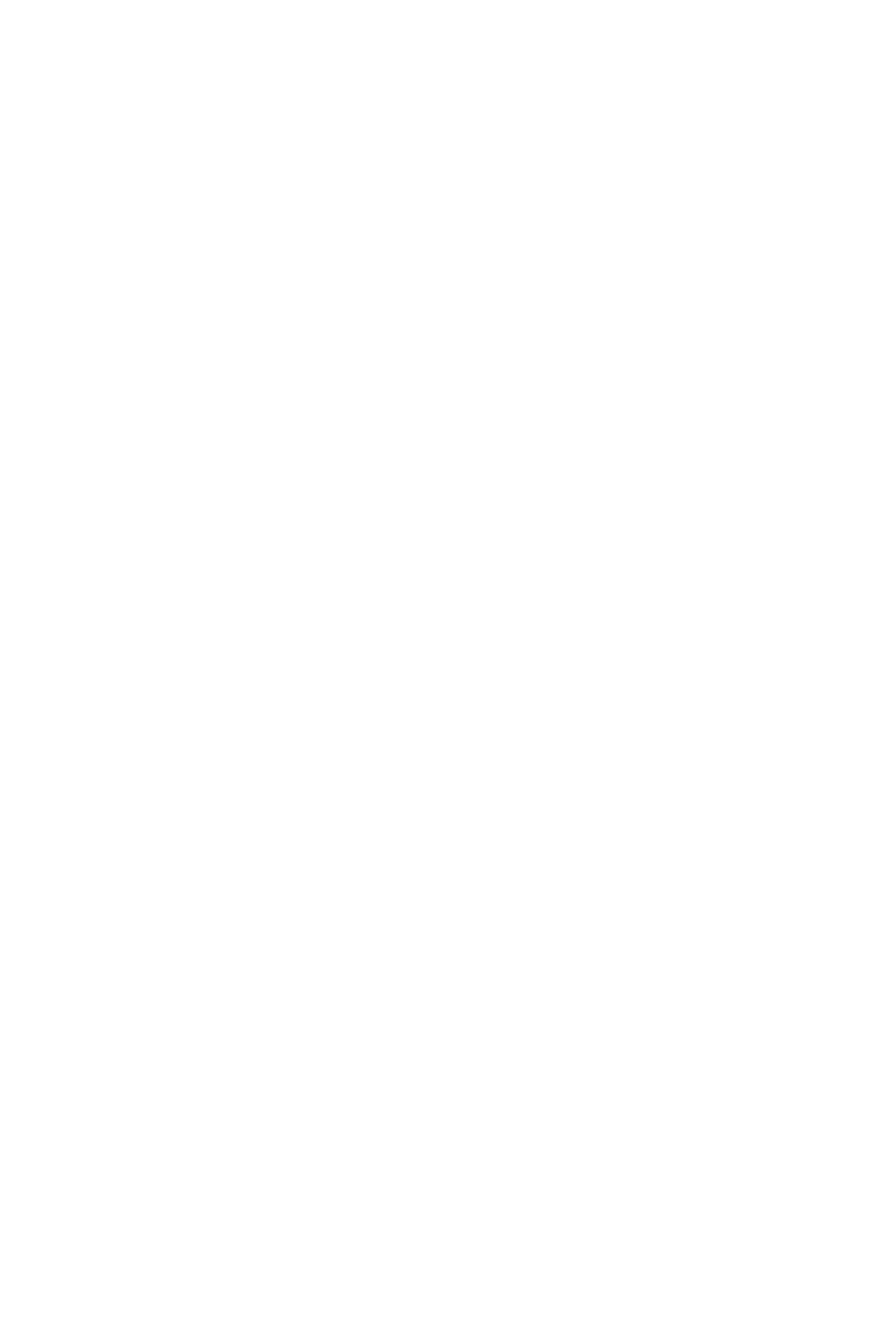## OUTLINE OF REVELATION

#### **Introduction to the Book and the Seven Letters (1–3)**

**Superscription and Blessing (1:1–3) Greetings and Doxology (1:4–8) The Glorified Christ Commissions John (1:9–20) The Letter to the Church in Ephesus (2:1–7) The Letter to the Church in Smyrna (2:8–11) The Letter to the Church in Pergamum (2:12–17) The Letter to the Church in Thyatira (2:18–29) The Letter to the Church in Sardis (3:1–6) The Letter to the Church in Philadelphia (3:7–13) The Letter to the Church in Laodicea (3:14–22)**

#### **Christ Opens the Seven Seals of the Scroll (4:1–8:5)**

#### **The Lamb Worthy to Open the Scroll? (4–5)**

 *The Heavenly Throne (4:1–11) Who Is Worthy?—the Lion of Judah, the Root of David! (5:1–5) The Lamb of God Takes the Scroll (5:6–7) The Four Living Creatures and the Twenty-Four Elders Sing a New Song (5:8–10) Thousands of Angels and Every Creature Join in the Worship (5:11–13) Four Living Creatures and the Elders Say "Amen" (5:14)*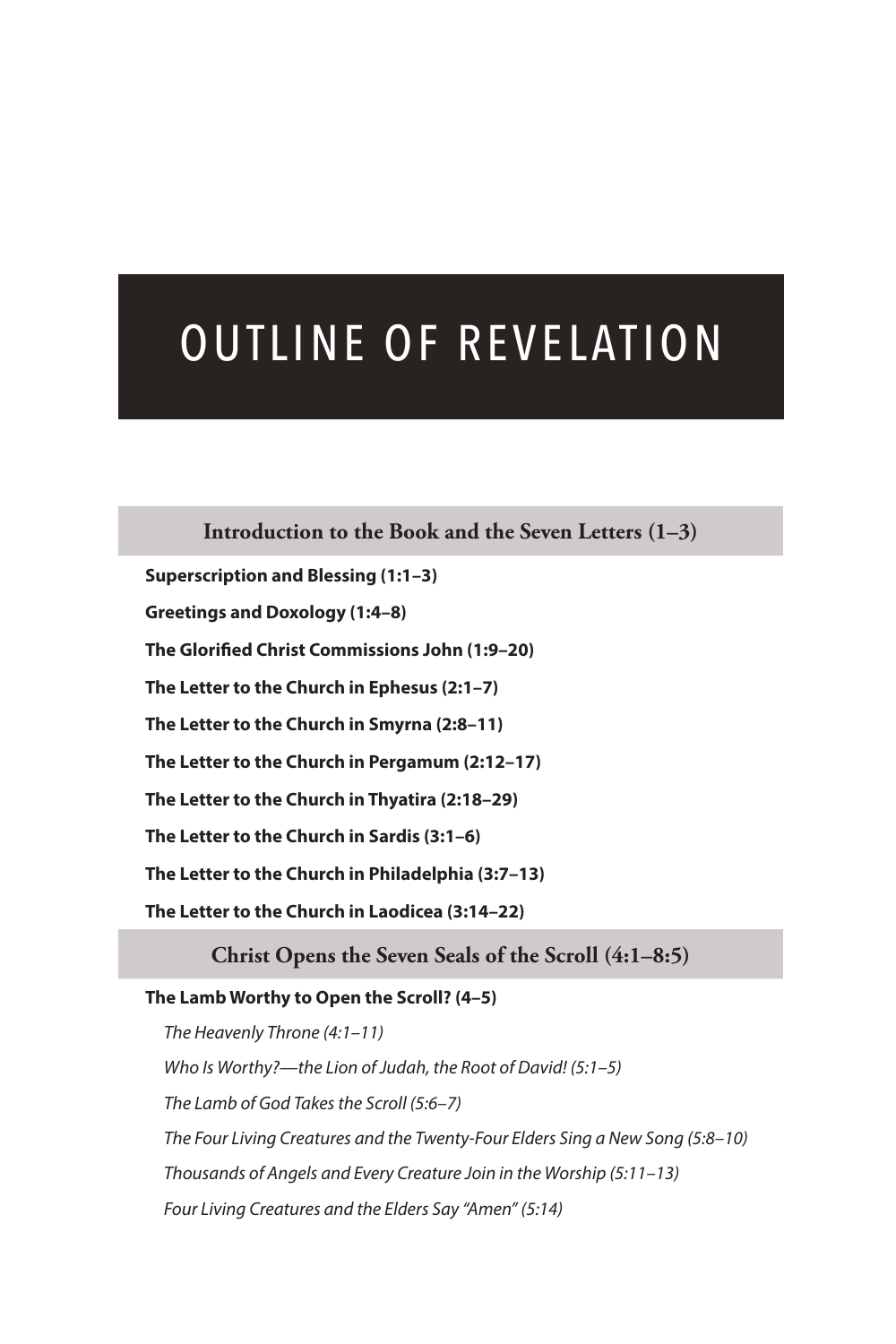#### **The Seven Seals (6:1–8:5)**

 *The First Seal (6:1–2)*

 *The Second Seal (6:3–4)*

 *The Third Seal (6:5–6)*

 *The Fourth Seal (6:7–8)*

 *The Fifth Seal (6:9–11)*

 *The Sixth Seal (6:12–17)*

 *Interlude: The 144,000 and the Great Multitude (7:1–17)*

 *The Seventh Seal (8:1–5)*

#### **The Seven Trumpets (8:6–11:19)**

**The First Trumpet (8:6–7)**

**The Second Trumpet (8:8–9)**

**The Third Trumpet (8:10–11)**

**The Fourth Angel (8:12)**

**Interlude: An Eagle's Funeral Lament (8:13)**

**The Fifth Trumpet (9:1–11)**

**Interlude: One Woe Done; Two to Go (9:12)**

**The Sixth Trumpet (9:13–21)**

**Interlude: The Little Scroll (10:1–11)**

**Interlude: The Two Witnesses (11:1–13)**

**Interlude: Two Woes Done; One to Go (11:14)**

**The Seventh Trumpet (11:15–19)**

**The Woman versus the Dragon, the Land Beast, and the Sea Beast (12–13)**

**The Dragon Pursues the Woman (12:1–17)**

**The Sea Beast (13:1–10)**

**The Second Beast from the Earth (13:11–18)**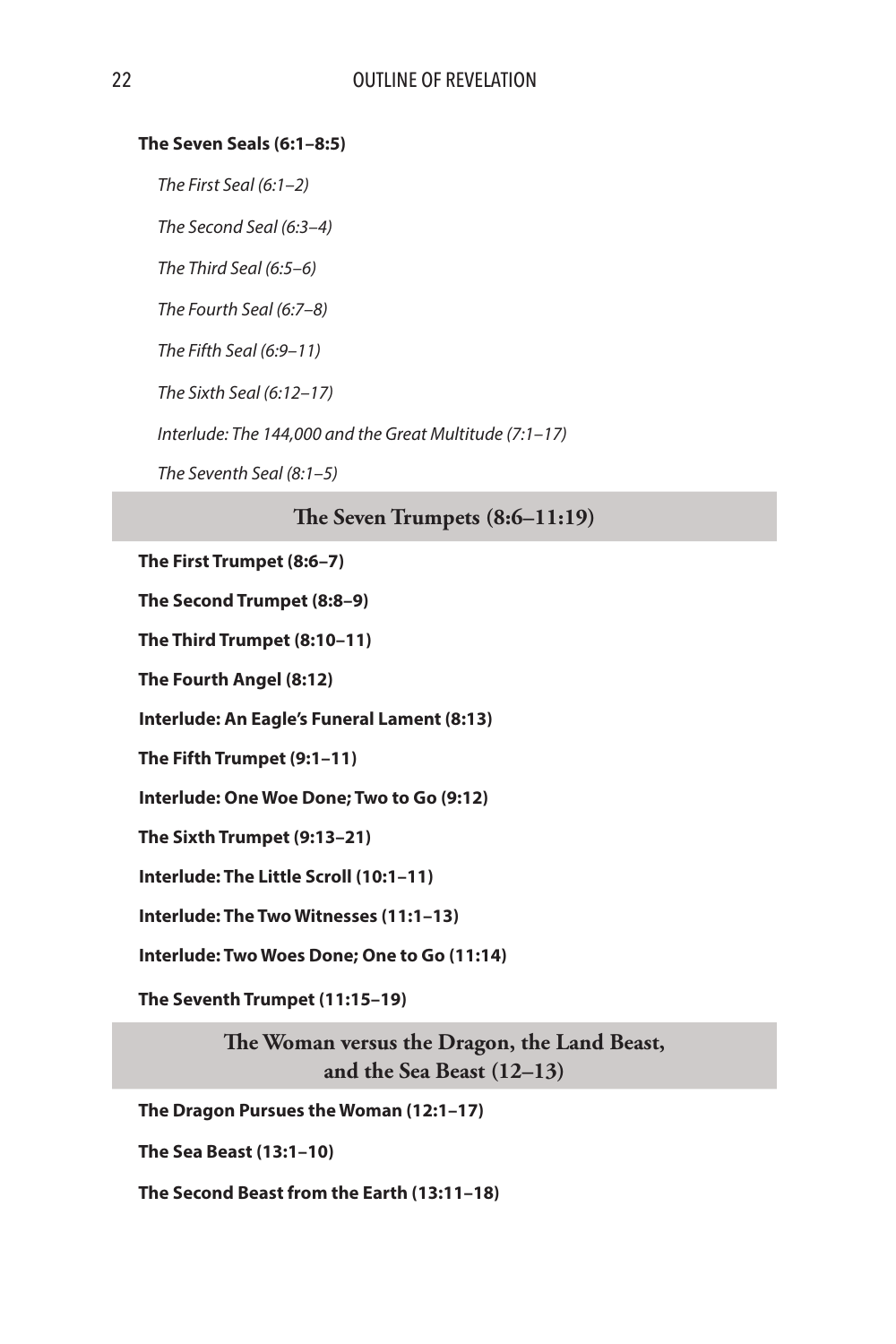#### **The 144,000 (Again), Three Angels, Harvesting and Trampling (14)**

 *The 144,000 Sing a New Song (14:1–5) Warnings from Three Angels (14:6–13)*

 *Reaping the Harvest (Salvation) and Trampling the Grapes (Judgment) (14:14–20)*

**The Seven Bowls of God's Wrath (15–16)**

**Presentation of the Bowls and Angelic Commission (15:1–16:1)**

**The First Bowl (16:2)**

**The Second Bowl (16:3)**

**The Third Bowl (16:4–7)**

**The Fourth Bowl (16:8–9)**

**The Fifth Bowl (16:10–11)**

**The Sixth Bowl (16:12–16)**

**The Seventh Bowl (16:17–21)**

**The Demise of the Great Prostitute (17:1–19:10)**

**The Great Prostitute Riding the Beast (17:1–6)**

**The Mystery Explained (17:7–18)**

**Lament over the Destruction of Babylon (18:1–3)**

**God's People Warned to Leave (18:4–8)**

**Three Woes over Destroyed Babylon (18:9–19)**

 *The Kings of the Earth (18:9–10)*

 *The Merchants (18:11–17a)*

 *Sea Captains and Sailors (18:17b-19)*

**Rejoice! (18:20)**

**The End of Babylon the Great (18:21–24)**

**Hallelujahs over the Destruction of Babylon (19:1–10)**

**The Final Telling of God's Ultimate Victory (19:11–20:15)**

**Jesus the Warrior Wins the Final Battle (19:11–21)**

**The Dragon Bound a Thousand Years (20:1–6)**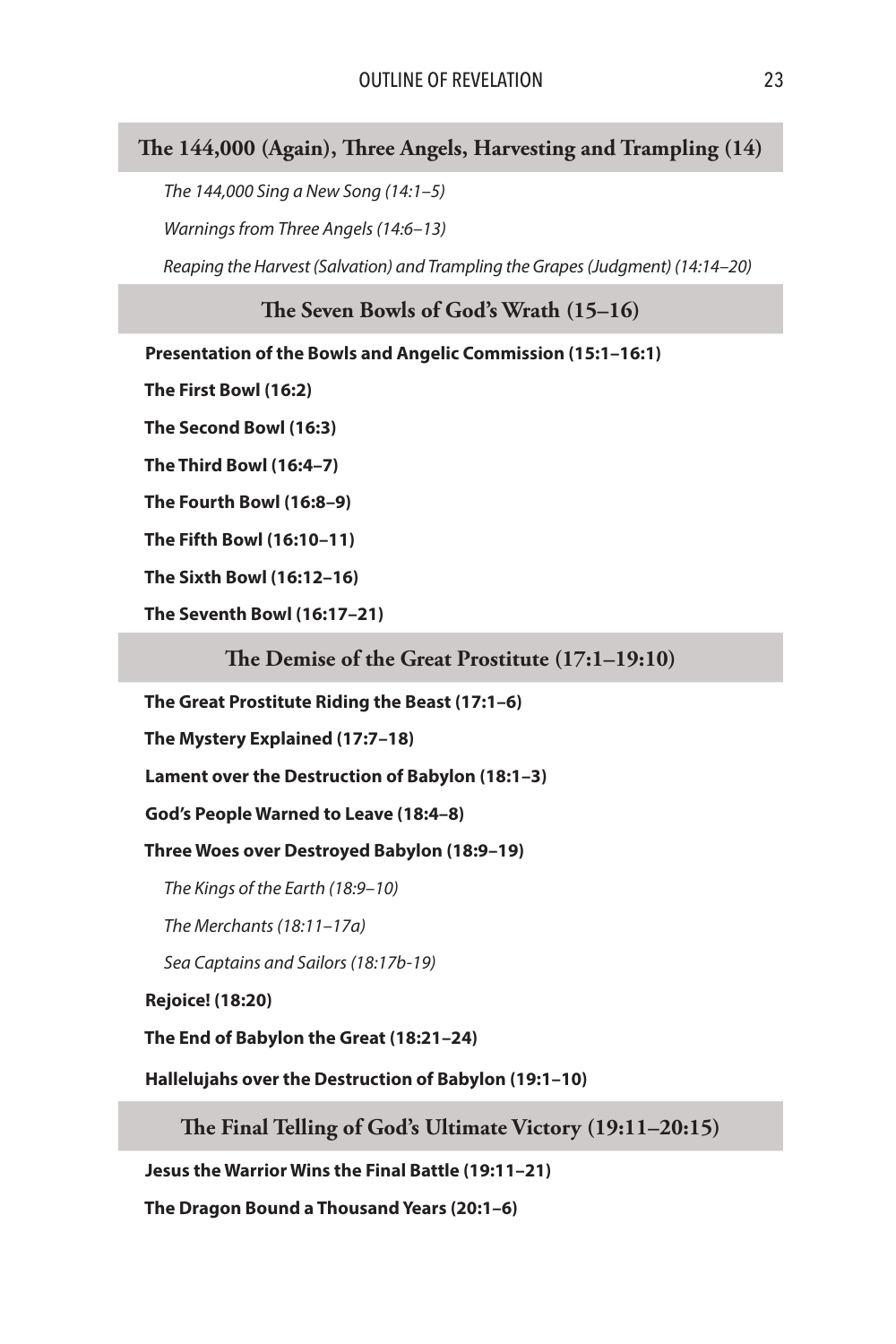**The End of the Devil (20:7–10)**

**The Final Judgment (20:11–15)**

**The Future World (21:1–22:5)**

**A New Heaven and a New Earth (21:1–8)**

**The New Jerusalem (21:9–27)**

**A Return to Eden—Only Better (22:1–5)**

**Conclusion (22:6–21)**

**Final Angelic Instructions (22:6–11)**

**Jesus' Final Announcements and Warnings (22:12–21)**

#### **Structure**

The outline above makes clear the general contour and major sections of the book of Revelation. I have included the elements of this outline throughout this commentary to indicate key sections, but a few comments are in order as to how the various major parts relate to one another.

The book has a clear beginning, opening with a superscription (1:1–3) that names its genre or contents, a "revelation (or apocalypse) from Jesus Christ." The superscription also names the human intermediary of this revelation, since John received it from an angel. The opening concludes with a blessing pronounced on the one who reads the prophecy aloud and those who hear it and take it seriously. David deSilva highlights the fact that this book was supposed to be read out loud and heard rather than read.<sup>8</sup>

The opening then moves to a greeting by John to the addressees of the book, namely the seven churches in the province of Asia on which he pronounces a doxology. This introductory section ends with an exclamation that Jesus is coming on the clouds and a solemn first statement from the glorified Christ himself that he is the "Alpha and Omega . . . who is, and who was, and who is to come, the Almighty" (1:8).

John, as many prophets in the Old Testament do, also tells the reader the story of his divine commissioning, which intends to bolster his claim to authority (1:9–20). Like Moses at the burning bush (Ex 3), Isaiah in the temple (Isa 6), or Ezekiel by the Kebar River (Eze 1–3), John gives a vivid picture of his encounter with the glorified Christ on the island of Patmos where he is living, presumably in exile. Christ commissions him to write what he sees and send it to seven churches in Asia Minor.<sup>9</sup>

Not surprisingly, then, in the next two chapters (Rev 2–3), we read seven letters to churches in cities which, when plotted on a map, suggest the route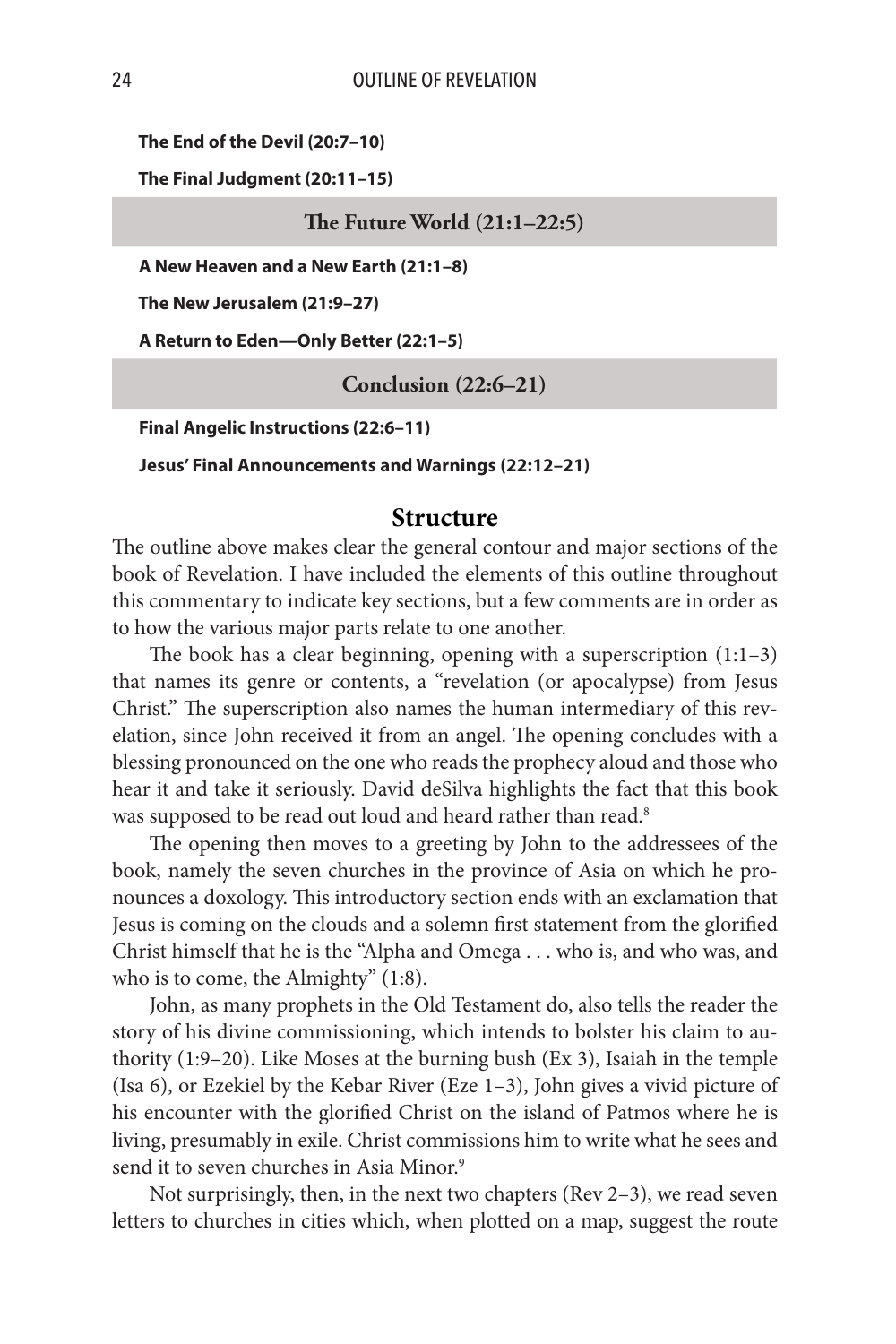a messenger would take to visit those seven cities. (For detail, see "What the Structure Means: The Letters to the Seven Churches [Rev. 2–3].") Since the seven churches were different in their responses to the faith challenges that they faced, the letters are quite different from each other in content, but all seven share a common purpose and a common structure. (See "What the Structure Means: The Outline of the Seven Letters [Rev. 2–3].") The purpose was to encourage the Christians in these churches with hope, while also exhorting them to remain faithful, or in some cases to repent.

A significant transition occurs between Revelation 3 and 4. The seventh and final letter is read to the church in Laodicea, and the remainder of the book contains visions that John has experienced. As we will remark again when we consider the closing of the book, it is clear, though, that these visions were also addressed to the seven churches. It is equally clear, thanks to the symbolic nature of the number seven which implies completeness or totality, that these seven churches represent the church universal of the time. These visions that show God's ultimate victory over evil serve to encourage the churches to remain faithful.

In terms of contents, the transition from letters to reports of visions is abrupt and marked by a simple connective "after this" (4:1). Still the visions themselves support the main message that runs throughout the book, which is that despite present troubles God is in control, and he will have the final victory. Therefore, persist in your faith and remain obedient to God. Don't succumb to the evil forces in the world.

Right away John is caught up into the heavenly throne room, which he describes in its magnificence. God's throne is in the center of the picture, surrounded by four living creatures and twenty-four elders (representing the Old Testament and New Testament people of God). They give God honor and fullthroated worship (Rev 4). The throne is the control center for all the activity that the visions describe.

After taking all this in, John's attention is drawn to the right hand of God which holds a scroll. A mighty angel asks whether there is one who is worthy to open the scroll that has seven seals. While at first John believes that no one will be found, one of the elders tells him to look at the Lion of the tribe of Judah, the Root of David (5:5). His worthiness is rooted in his triumph, which points to his death and resurrection. When John sees him, he calls him, not the Lion of Judah, but the "Lamb, looking as if it had been slain" and standing at the center of the throne, thus closely identified with God who is sitting on the throne, and receiving worship (5:6–14).

At that point, the Lamb opens the seven seals one by one. With the first four seals, judgment comes on the earth via the famous four horsemen with increasing in intensity. The opening of the fifth seal does not bring judgment,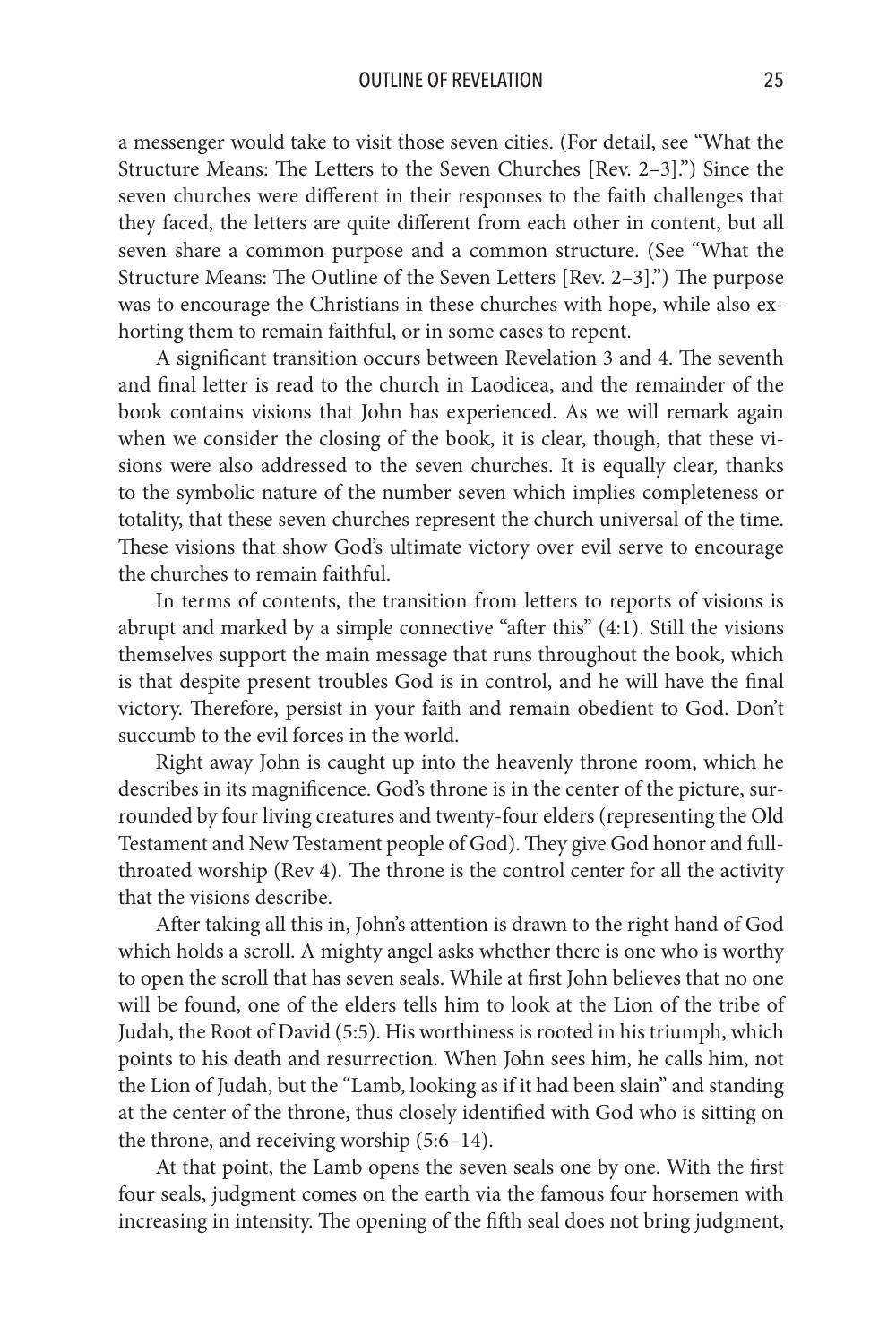but a description of the martyrs who cry out for justice (6:9–11), followed by the sixth seal (6:12–14), the opening of which results in territorial and cosmic convulsions leading to fear on the part of the wicked. Surprisingly, an interlude occurs between the sixth and the seventh seal. Revelation 7 speaks of the 144,000 from all the tribes of Israel who receive a seal on their forehead to preserve them from the judgment. After this John looks and he sees a great diverse multitude before the throne and the Lamb worshipping God. These were those who persisted in "the great tribulation" (7:14) and now are with God and the Lamb. In the commentary we will present arguments that suggest that the 144,000 and the "great multitude" are the same group of people, God's faithful followers.

After this interlude, the Lamb opens the seventh climactic seal (8:1–5). But notice that before the seventh seal is opened, John saw "seven angels who stand before God, and seven trumpets were given to them" (8:2). In this way, John presages the next major section, raising the question of how the trumpets relate to the seals. Once the glorified Christ opens the seventh seal there is momentary silence before an angel throws a censor to the earth which produces "peals of thunder, rumblings, flashes of lightning, and an earthquake" (8:5)

By narrating the emergence of the seven trumpet-bearing angels before the seventh scroll, we see that there is overlap between the picture of judgment: as the unsealing of seven scrolls, and as the blowing of seven trumpets. Indeed, it is best to understand the trumpet judgments not as seven additional and subsequent judgments but as a recapitulation of the same judgments (not new ones)—but perhaps moving closer to a crescendo. This understanding is furthered by some parallels found between the seal and the trumpet judgments, including the first four trumpets forming a unit, the presence of interludes, as well as similarity in the seventh judgment.

Like the first four seals picturing the emergence of the four horsemen, the judgments following the blowing of the first four trumpets are briefly told and form a unit (8:1–12). This section is also separated from what follows by an interlude of an eagle announcing the woes of the following three trumpet blasts (8:13).

The fifth trumpet announces a star that represents an angel that falls into the sea, who opens the Abyss, loosing fearful hybrid locusts that torture those they sting with their scorpion-like tails (9:1–11). John announces that this is the first of the threefold woes announced by the angel, with two more to come (9:12). The sixth trumpet blast announces the release of four angels who kill a third of mankind. They bring three plagues on humankind (9:13–19); even so, the survivors chose not to repent (9:20–21).

As we saw with the seals, interludes delay the reporting of the seventh trumpet blast. In the first interlude John sees an angel come down from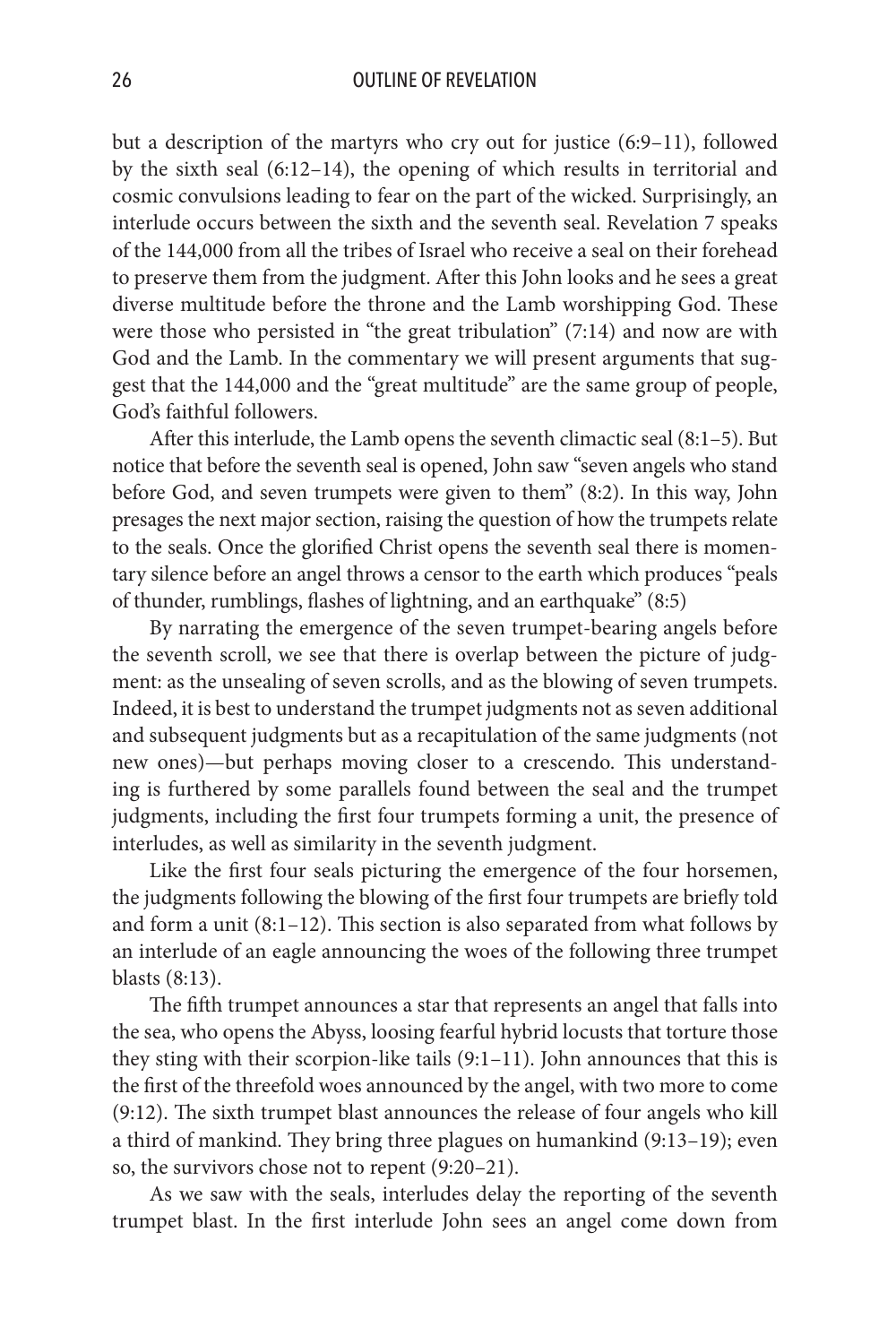heaven with a little scroll in his hand. After declaring that there will be no more delay, the angel gives John the scroll and obeys the angel's instructions to eat it, thus signifying that John will prophesy to the diverse peoples of the earth (10:11).

Next comes a second interlude concerning two witnesses who represent the church as it testifies to the world (11:1–13). They have great power, but still a beast that comes up from the Abyss is able to kill them. However, though their bodies are put on display to the joy of those against whom they spoke, they were soon raised from the dead, like their Lord, and taken up into heaven.

After this vignette, we hear that the second woe (referring back to the sixth trumpet) has passed and the third woe comes soon (11:14). The seventh angel then blew his horn followed by worship (rather than the silence of the seventh seal). But like the seventh seal, the seventh trumpet produces "flashes of lightning, rumblings, peals of thunder, and earthquake and a severe hailstorm" (11:19). The similarity supports the idea that the relationship between the seals and the trumpets is that the judgments are being recapitulated.

Revelation 12–13 presents what appears to be a separate and discrete vision that connects to the previous section with a simple "and" (*kai*; 12:1). But it bears similarities to the vision of the two witnesses that served as an interlude between the sixth and seventh trumpet blasts (Rev 11:1–13). The two witnesses represent the church who come under attack from the beast that comes up from the Abyss. While not escaping suffering or even death, the two witnesses are ultimately protected by and cared for by God and those who celebrated their demise were punished. In the vision found in Revelation 12–13 a pregnant woman described in cosmic terms now represents the church. Her evil adversary is a seven-headed red dragon with ten horns and seven crowns who represents Satan (12:9). As the woman (who may also stand for Mary) gives birth to a male child, representing Jesus, the dragon tries to devour the child. God takes the child into heaven and sends the woman to a safe place he prepared for her in the wilderness.

Revelation 13 turns attention to the emergence of beasts that are allies with the dragon in its war against God's people. The first is a beast from the sea, also with multiple heads, horns, and crowns (13:1–10), which represents Rome and other worldly powers. This beast will wage war against "God's holy people" as it rules over "every tribe, people, language and nation" (13:7). This beast becomes the object of worship (13:4).

The second beast emerges from the earth. It had a benign appearance ("two horns like a lamb"), but "it spoke like a dragon" (13:11). Later in Revelation this second beast is called a false prophet (16:13; 19:20; 20:10). The false prophet's goal was to compel people to worship the sea beast, for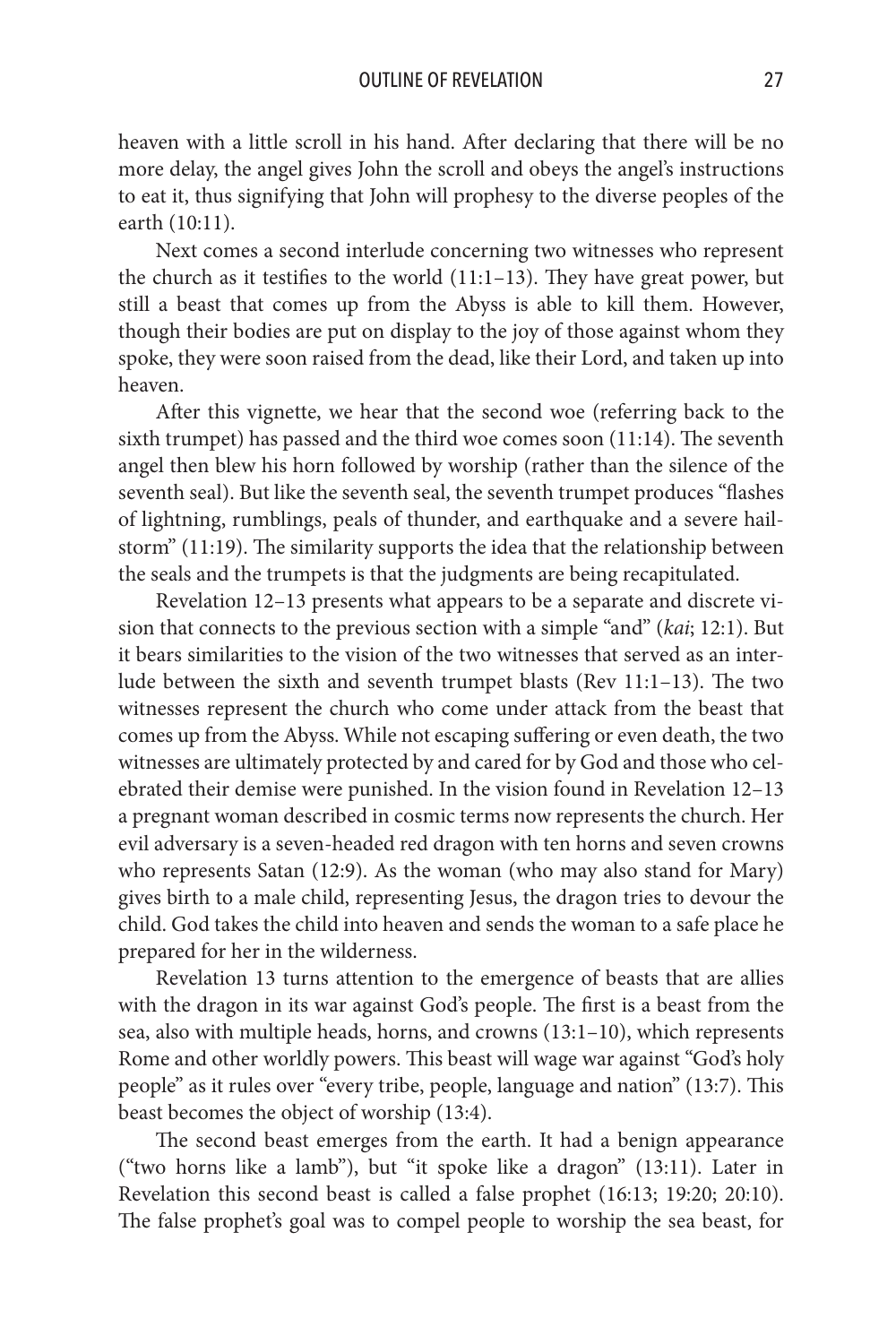whom he erected an image which he then animated, and marking converts by putting a mark on their right hand or forehead that would allow them to participate in the economic life of the community. As explained in the commentary, the dragon, the sea beast, and the earth beast form a kind of unholy trinity, mimicking the Father, the Son, and the Holy Spirit.

Revelation 14 provides a counter-picture to the description of those who follow the unholy trinity and in particular worship the image of the sea beast. Rather than the mark of the beast on their hand or forehead, the 144,000 who worship the Lamb on Mount Zion have the Lamb's name and the Father's name written on their foreheads (14:1–5). Three angels then fly across the sky, the first calling on people to fear God in the light of the coming judgment, the second announces the fall of "Babylon the Great," a soon-to-be developed symbol for Rome and other evil human kingdoms (16:19; 17:1, 5; throughout 18), and the third announcing fearsome judgment against those who worship the beast and his image and receive his mark (14:6–13). The chapter ends with two heavenly beings each with a sickle, the first reaping the harvest (a positive image of gathering the faithful), while the other gathers clusters of grapes and throws them into the winepress out of which blood freely flows (a negative image of judgment).

We come to the third and final cycle of seven judgments, this time depicted as angels who pour out the contents of their bowls that lead to devastation. The second cycle (trumpets, 8:6–11:9) followed quickly on the heels of the first (seals, 6:1–8:5). They were also linked by the angels, with trumpets coming out immediately before the opening of the seventh seal. However, the cycle of seven bowls does not come right after the trumpets but after a separate vision. Still there are connections of this third cycle with the first two, as we will see. There is also a link with the immediately previous vision when it is introduced as "another great and marvelous sign," which refers back to the "great sign" that introduces the vision of the pregnant woman and the dragon and his beastly underlings (12:1; 15:1).

This third cycle recapitulates the judgments of the first two cycles in a kind of spiral fashion. In other words, they are not twenty-one separate sequential judgments, but rather a rehearsal using different imagery of the same judgment, though the case can be made that this third sequence of seven does take matters further. First there are no delaying interludes, giving the impression of rapidity. Further, we read by way of introduction that these are "the seven last plagues—last because with them God's wrath is completed" (15:1) and with the pouring of the seventh bowl, we hear a loud voice from the heavenly throne, presumably God's, announcing "It is done!" (16:17).

Just before the angels initially come with their bowls, those saints who had persisted despite their persecution worship God (15:3–4). Afterward, they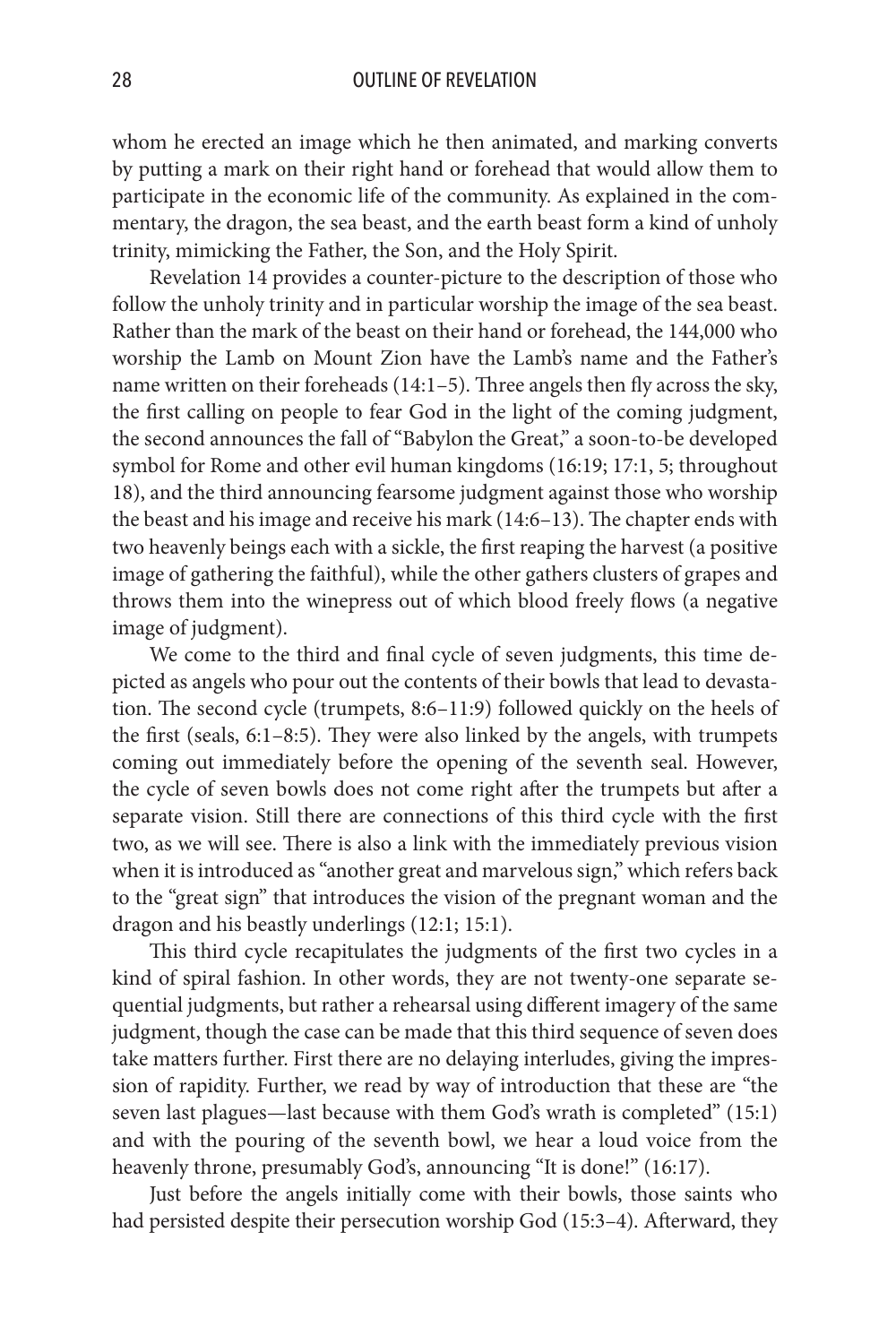pour out the contents of their bowls one by one. Similar to the first four seals and trumpets, the first four bowls form a unit by virtue of their brief narration (though the third is a little longer) and by the sequence of bringing harm to the earth, sea, rivers and springs, and celestial bodies, similar to the trumpets.

The fifth angel poured out the contents of his bowl on the throne of the beast (another linkage to the previous vision), so that its kingdom was plunged into darkness and its worshippers suffered agonizing pain. Still they did not repent (16:11; cf. 9:20–21). The pouring out of the contents of the sixth bowl dried up the Euphrates (the river that at the time separated the Roman Empire from the feared Parthians). Three frogs then come out of the mouth of the dragon, the beast, and the false prophet. These demonic spirits perform signs that result in the gathering of the kings of all the earth to a place called Armageddon, "for the battle of the great day of God Almighty" (16:14).

The seventh bowl produces meteorological and terrestrial convulsions reminiscent of the seventh seal and the seventh trumpet: "there came flashes of lightning, rumblings, peals of thunder and a severe earthquake" (16:18). However, there is an escalation in the damage that these phenomena cause on the earth.

The next vision is simply introduced in the Greek (not translated by the NIV) by *kai* ("and" or "then"). Still, the link to the previous episode of the pouring of the seven bowls is provided when John tells the reader that "one of the seven angels who had the seven bowls" served as his guide during the vision.

The vision, the subject of 17:3–6, starts with a description of a decadent prostitute, who is later identified as Babylon the Great, a cipher for Rome. Revelation 18 contains reactions to the fall of Babylon the Great (and is connected to the vision by the simple "after this"). An angel first announces the fall followed by another voice from heaven, likely the glorified Christ, urging his people to leave the city and thus avoid being collateral damage (18:1–8). A second and much different negative reaction comes from those kings, merchants, and sea captains who benefited from the prostitute who represents Babylon the Great, which represents Rome (18:9–17). The tone changes yet again from sadness to joy as we hear the heavenly and earthly followers of God rejoice over her downfall (18:20). Then an angel picks up a boulder and throws it into the sea to doom Babylon the Great (18:21–24).

The transition from Revelation 18 to 19 is again marked by a simple "after this," which then leads to a great multitude in heaven singing praises; they are joined by the twenty-four elders and four living creatures (19:1–8). At the end of this section an angel blesses those who are invited to the wedding supper of the Lamb (19:9–10).

But the wedding supper does not take place immediately.<sup>10</sup> The scene shifts, marked by John saying, "and I saw," to a new vision of the final battle